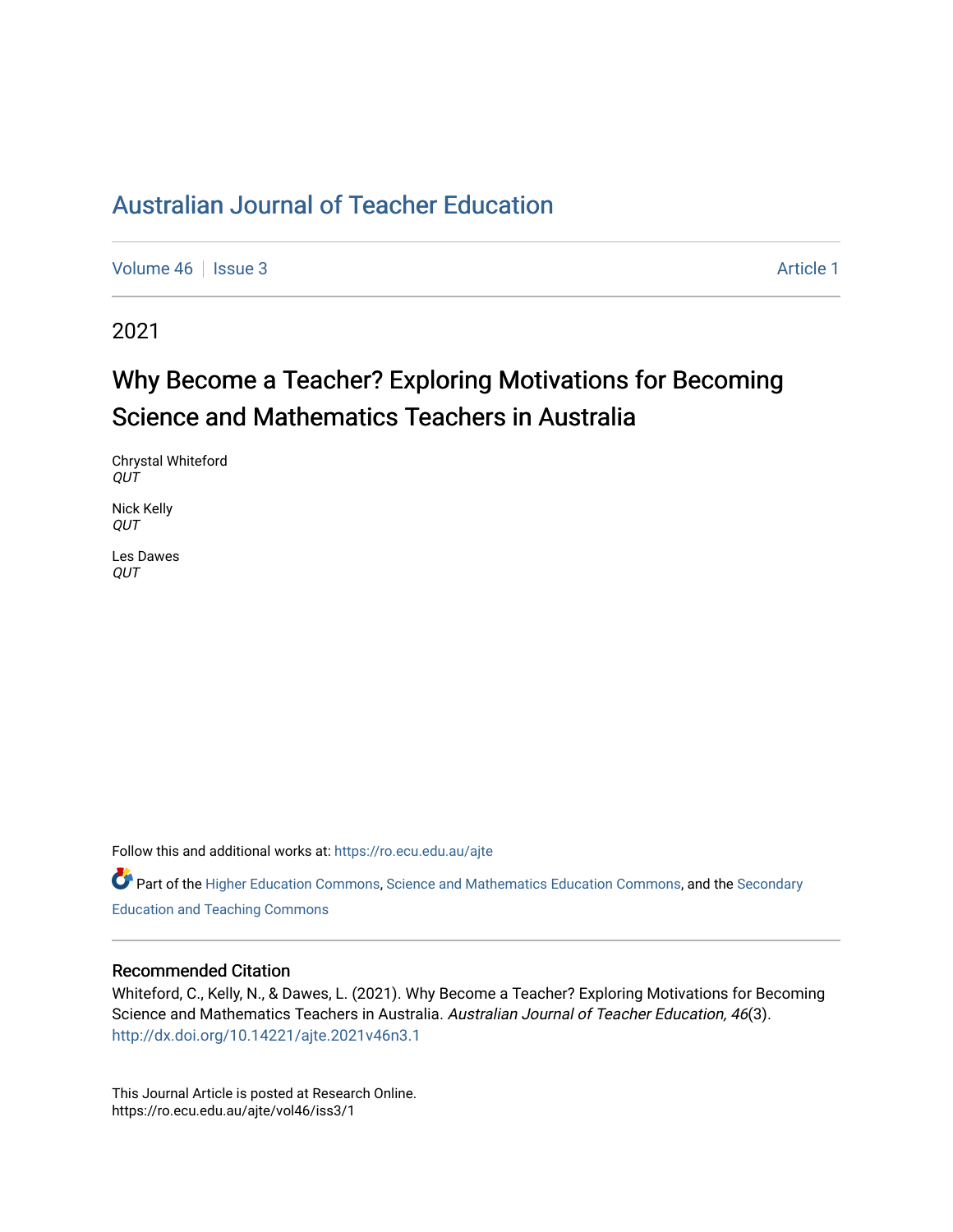## **Why Become a Teacher? Exploring Motivations for Becoming Science and Mathematics Teachers in Australia.**

Chrystal Whiteford Nick Kelly Les Dawes Queensland University of Technology

*Abstract: There is an identified shortage of mathematics and science teachers across Australia and many of these teachers leave the profession within 3 to 5 years of graduating. This paper provides important insights on what motivates people to become science and mathematics teachers in Australia. Data drawn from two surveys, one investigating why students might become a teacher and the other examining why teachers joined the profession, are explored to provide unique insight into an area of need. Using descriptive statistics and Spearman's rho, results suggest contribution to society and love of subject area to be among the top motivators for becoming a teacher. Financial reward and parental occupation were found to be less selected motivators. Although differences existed between the two cohorts suggesting motivations may change, similarities provide focus for future recruitment and retention of science and mathematics teachers for higher education institutions and education policy makers.* 

### **Introduction**

There is a well-documented crisis within Australian schools predicted to worsen in coming years, that is, the shortage of science and mathematics teachers (Australian Government Productivity Commission, 2012; Weldon, 2015). This problem is most acute in the state of Queensland, where 76 % of secondary principals reported mathematics and science classes taught by teachers without relevant science or mathematics majors (Australian Education Union, 2016). This shortage adds urgency and impetus for increasing the number of pre-service science and mathematics teachers (Guarino, Santibanez, & Daley, 2006; Plunket & Dyson, 2011). There are no simple solutions to this issue, with barriers to a teaching career beginning with personal experiences in high school (Lyons et al., 2012; Queensland Audit Office, 2013; Office of Queensland Chief Scientist, 2016). Providing incentives for prospective teachers, and, in particular, making mathematics and science teaching an attractive option, have been proposed as potential strategies to alleviate this issue.

The challenge of attracting students to teaching degrees and retaining qualified science and mathematics teachers has been intensifying. Over the past two decades there has been increased interest in exploring the motivations driving individuals to choose teaching as a career. Uncovering motivations can drive recruitment and retention directions, directly assisting with increased numbers of science and mathematics teachers. The motivations that influence the choice of teaching as a career are usually broken down into intrinsic and extrinsic factors, where the former are seen as the most important reasons behind deciding to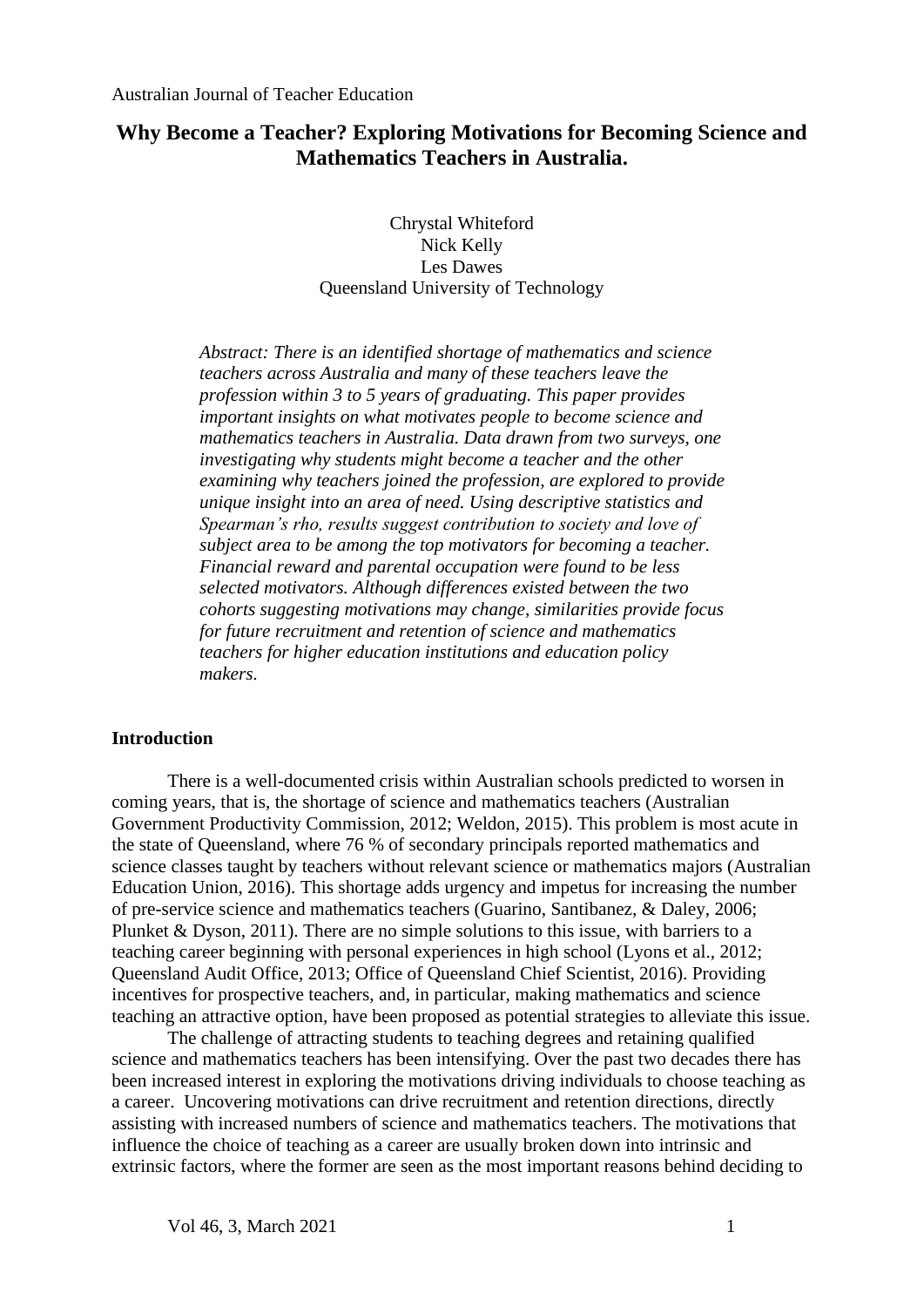teach (e.g., Brookhart & Freeman, 1992; Queensland College of Teachers, 2015; Sinclair, 2008; Watt & Richardson, 2008). Numerous studies indicate the highest rated motivations for selecting teaching include the desire to make a social contribution, supporting and influencing future generations, enjoyment of working with children, perceived teaching abilities and influence of others (e.g., Hellsten & Prytula, 2011; Kilinc & Seymen, 2014; Richardson & Watt, 2006). Despite this research, policy-makers and employing authorities have historically overlooked the values, beliefs and motivations of those entering teacher education programs, and insufficiently explored the importance of these motivations in shaping beginning teachers' aspirations for professional engagement (Feiman-Nemser, 2001), instead offering superficial incentives which may initially attract students, but fail to keep graduate teachers in the sector. Teacher motivations matter, as beginning teachers' perceptions can impact their subsequent professional engagement, development, quality of their work (Watt & Richardson, 2008), and, eventually, retention levels (Borman & Dowling, 2008).

Largely, exploration of motivations in this area focus on a broad, general sample of teachers. It is important to specifically explore motivations around choosing mathematics and science teaching as a career in the climate of teacher shortages. Whilst there exists much in the literature about why people choose to become teachers, there is an insufficient understanding of why people choose to become science and mathematics teachers, especially within the Australian context. This research focuses on developing a greater understanding of motivations for becoming a science and mathematics teacher as a part of understanding relationships between higher education policy, structure, curriculum and recruitment in initial teacher education.

Having a deeper understanding of the motivations of teachers and those who may become teachers is, we argue, foundational to making choices that result in higher attraction and retention. This paper presents empirical evidence of motivations of early career teachers in Australia and explores potential motivators of those currently studying science, technology, engineering and/or mathematics (STEM) undergraduate degrees to become teachers, a population of potential teachers who have not been sufficiently studied. Combining learnt information from both populations provides this paper with unique insight into initial motivations, continued motivations and those motivations that remain strongly apparent across both groups of teachers.

#### **Background**

#### **The Shortage of Science and Mathematics Teachers**

There is a shortage of STEM teachers nationally, with Australia's Office of the Chief Scientist (2012) providing strategies and funding opportunities to try to address the problem that "the pool from which mathematics and science teachers are drawn needs to be broadened" (p. 28). To characterise this, in the discipline of Mathematics, the Australian Mathematical Sciences Institute (AMSI) considers a qualified mathematics teacher to be one who has at least two years of tertiary education in mathematics. By this definition, 40% of Years 7-10 students and 20% of Years 11 and 12 students are being taught mathematics by unqualified teachers (Australian Mathematical Sciences Institute, 2013). Similar figures are obtained in a separate survey by the Australian Council of Deans of Science (Harris & Jensz, 2006) and the claim is further supported by the findings that the incidence of 'out of field' teaching in science and mathematics is higher in Australia than in comparable countries (Marginson, Tytler, Freeman, & Roberts, 2013). Thus, considering why people become science and mathematics teachers is of importance in order to entice future teachers.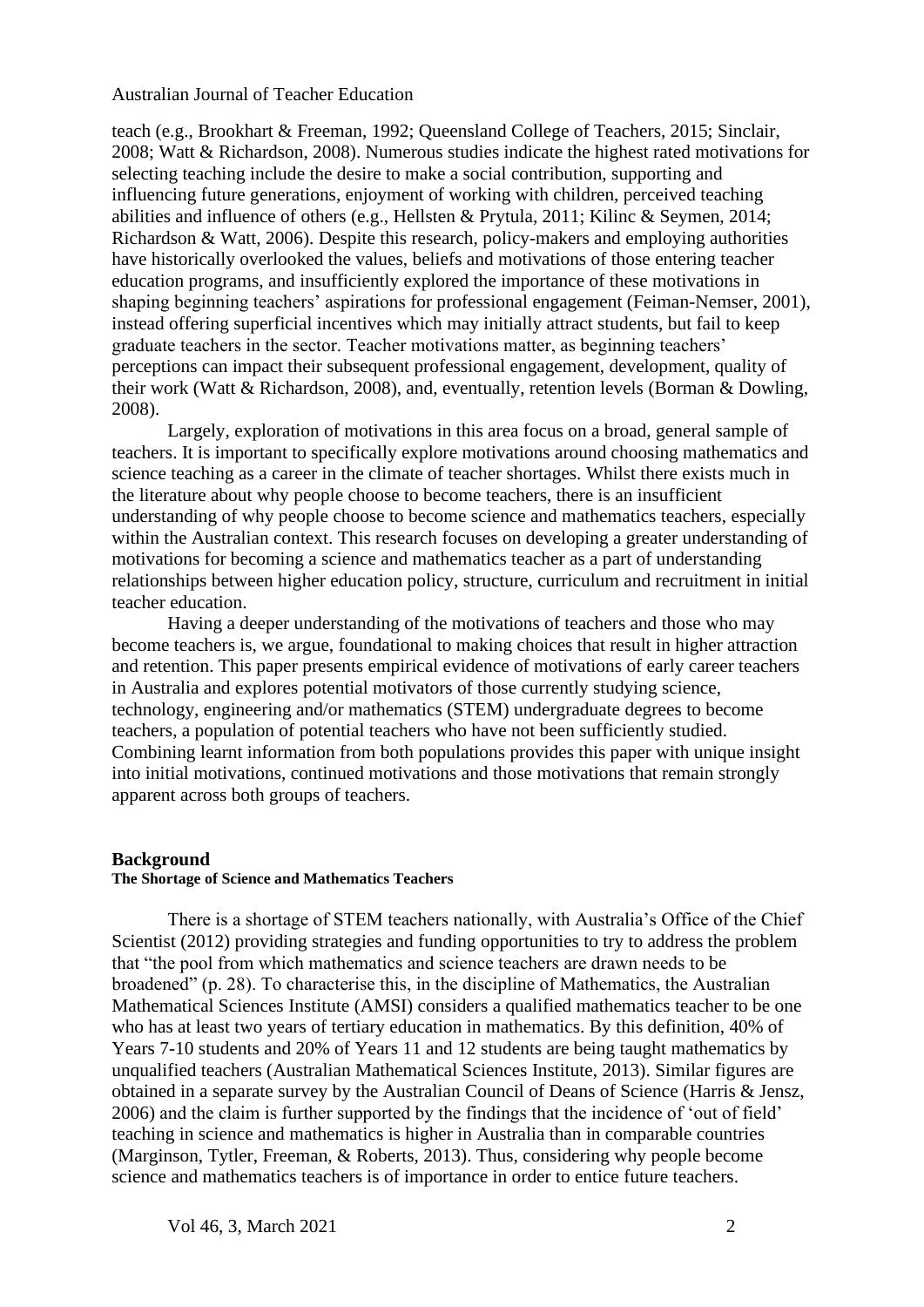#### **What Motivates People to Become Science and Mathematics Teachers?**

Extensive research has been conducted on why people select teaching as a profession. However, there is limited research on what motivates students to choose science and mathematics teaching. Eick (2002), in a study of the career choices and retention of secondary science teachers, found that individuals who felt strongly about education had intrinsic interests in the subject matter of science, the act of teaching, and found working with students personally rewarding. He recommended examining students' values and beliefs from life experiences as a means for understanding their career choice. Luft, Wong and Semken (2011) examined the experiences of students participating in a recruitment course for a secondary teacher education program at a large United States university. Findings suggested the participants were motivated by a desire to work with children and/or a desire to share their understanding/enjoyment of science with others. They also tended to have prior positive experiences as tutors, coaches, or teachers. Thus, the researchers recommended emphasising these motivations and prior experiences when selecting participants in a recruitment program.

Tomanek and Cummings (2000) examined what would motivate science majors to consider teaching. Their findings suggested many science majors could be influenced to consider teaching through opportunities to interact with students, to earn teacher certification without abandoning their academic science major, and through regular discussions about the rewards and challenges of teaching. Likewise Guarino et al. (2006) identified ease of entry and overall compensation (salary, benefits, working conditions, and personal satisfaction) as considerations in the career decision making process. It is important to consider how to embed these motivations within courses. Despite the importance of identifying effective recruiting strategies, little is known about these students' decisions to teach science and the efficacy of recruitment programs (Luft et al., 2011), particularly in Australia.

#### **Theorising Higher Education Impacts Upon Attraction and Retention**

Three gaps can be identified in the literature relating to science and mathematics teacher motivations. The first is that whilst much is known about teacher motivations, in general, not enough is yet known specifically about what motivates Australian undergraduate students to enrol into a science or mathematics teaching degree – the motivations for attraction. The second is that not enough is yet known about the way that motivations of science and mathematics teachers change after entering the profession. It is expected that there is a difference between the motivations prior to choosing to become a teacher (motivations related to attraction) and the motivations subsequent to becoming a teacher during the challenging early years in the profession and their ability to reflect upon motivations (motivations related to retention), yet there is at present only limited evidence of these shifts in motivation (Müller, Alliata, & Benninghoff, 2009). Finally, theoretical developments are required to guide higher education institutions in using the understanding of teacher motivations to guide recruitment programs and attracting students who will remain in the profession. If higher education institutions wish to attract science and mathematics preservice teachers to courses in a way that graduate teachers are be retained in the profession, then how should research into motivations impact upon policy, teaching, and marketing decisions?

The motivations that influence student attraction are tied in complex ways to motivations for staying within the profession as an early career teacher. The way that universities *explicitly* select students with specific motivations has the potential to influence the future retention of a cohort. Similarly, the way that universities *implicitly* select students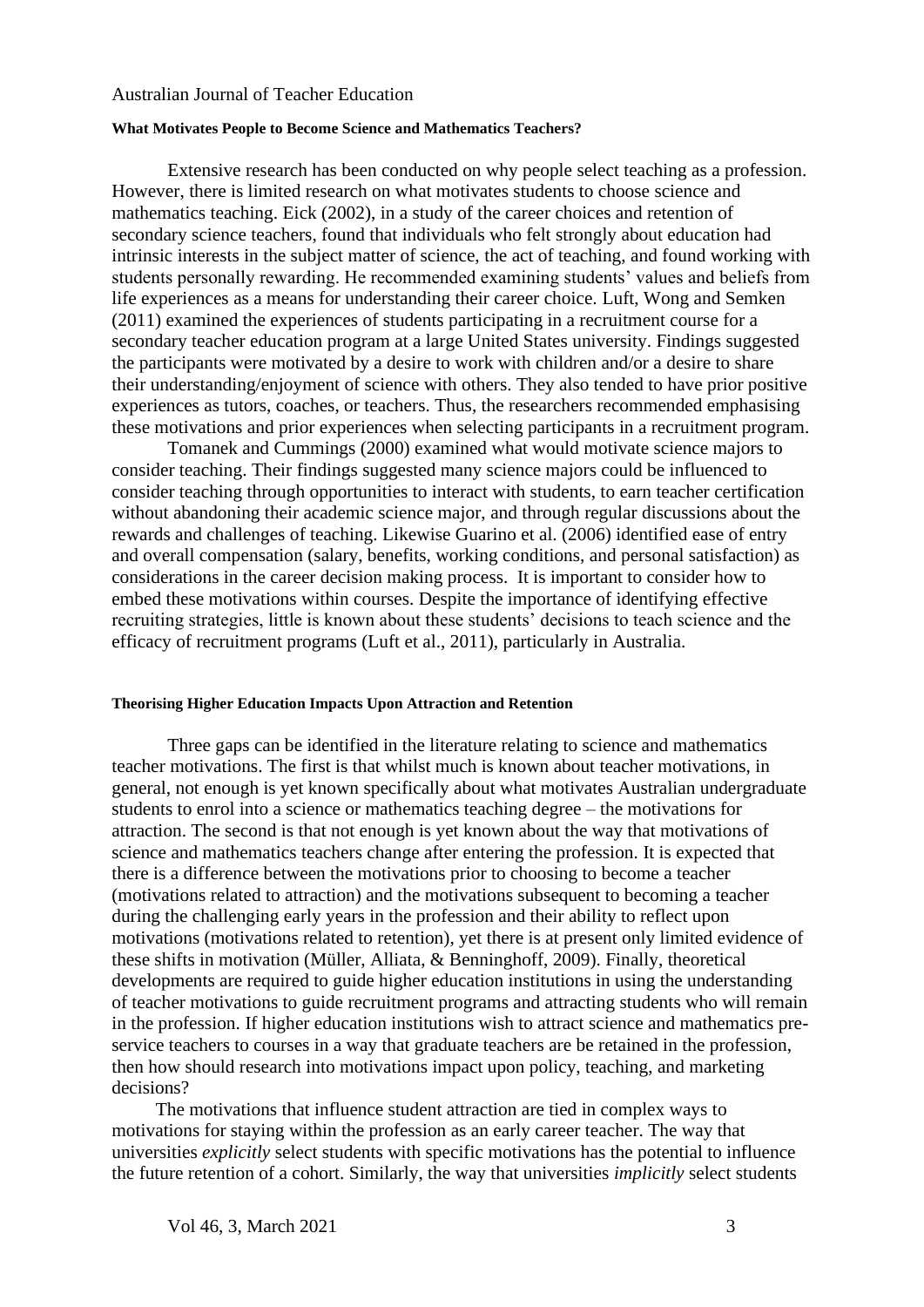(such as through marketing) may similarly influence future retention of a cohort. Finally, the experiences of a teacher throughout the entire process of considering a teaching degree, choosing a teaching degree, studying to become a teacher, and graduating, can change their motivations, for example, through changing knowledge, affect, and values.

#### **Psychological Motivations**

There is a depth of psychological research into motivation that can be applied to understanding attraction and retention in the teaching profession. Müller et al. (2009) draws upon Kanfer (1990) to identify three main paradigms for motivation in relation to workers in professions (e.g., teachers). The first paradigm involves *need-motive-value* approaches which theorise that motivation of workers is explained by needs and values that need to be satisfied, such as in Maslow's hierarchy of needs (Maslow, 1943) and Herzberg's dual-factor theory (Herzberg, Mausner, & Snyderman, 2011). The second paradigm involves *cognitive-choice* approaches which attempt to explain motivation of workers through expectation of reward and the subjective value of objectives, such as in expectancy theory (Vroom, 1964). The third paradigm involves *metacognitive* approaches which attempt to understand the processes that influence the objectives chosen by a worker, such as control theory (Carver & Scheier, 1982) and social learning theory (Bandura, 1977).

In this study Müller et al.'s (2009) research is followed in adopting the need-motivevalue paradigm, in an effort to understand the internal and external forces that impact upon individual motivations to commence a teaching degree and to remain in the teaching career during the early career stage. This approach is similar to the three-factor model of Scott and Dinham (2003) which places emphasis upon the third outer domain, where teachers' dissatisfaction and amotivation has its origin in the wider environment outside the school; the extrinsic, non-school factors. In contrast, the Factors Influencing Teaching Choice (FIT-Choice) model is based upon Expectancy-Value theory (a cognitive choice approach) which considers relationships between effort and performance, performance and outcomes, and outcomes and rewards (Richardson & Watt, 2006). In this study questions inspired by the FIT-Choice model are used, but the different theoretical approach leads us to look to the basic psychological needs of teachers rather than to their expectation of reward.

The distinction between intrinsic and extrinsic motivation has its origins in Cognitive Evaluation Theory (Deci & Ryan, 1975), a precursor to self-determination theory (SDT). SDT is a general theory about the fundamental elements of human intrinsic motivation (Ryan & Deci, 2000) and it has been used empirically in the education context previously to demonstrate the value of intrinsic motivation (Deci, Vallerand, Pelletier, & Ryan, 1991; Niemiec & Ryan, 2009; Reeve, 2012). SDT is a theory of intrinsic motivation that emphasises the importance of fundamental human psychological needs of competence (feeling capable of carrying out tasks), relatedness (feeling connected to other humans), and autonomy (being able to carry out tasks in a way that is in harmony with beliefs of the individual).

There have been recent attempts to integrate SDT with the theory of planned behaviour (TPB) (Hagger & Chatzisarantis, 2009), a theory of motivation that focuses upon the relationship between an individual's behaviours and their beliefs (Ajzen, 1991). In TPB an individual's beliefs are modelled using three factors: (a) their *attitudes* towards the behaviour, such as their beliefs around likely outcomes; (b) their perception of *social normative pressures* regarding the behaviour, and (c) their *perceived behavioural control*, their perception of how able they are to carry out the behaviour in question. Integration of the two theories is based upon the use of TPB to understand how beliefs influence behaviours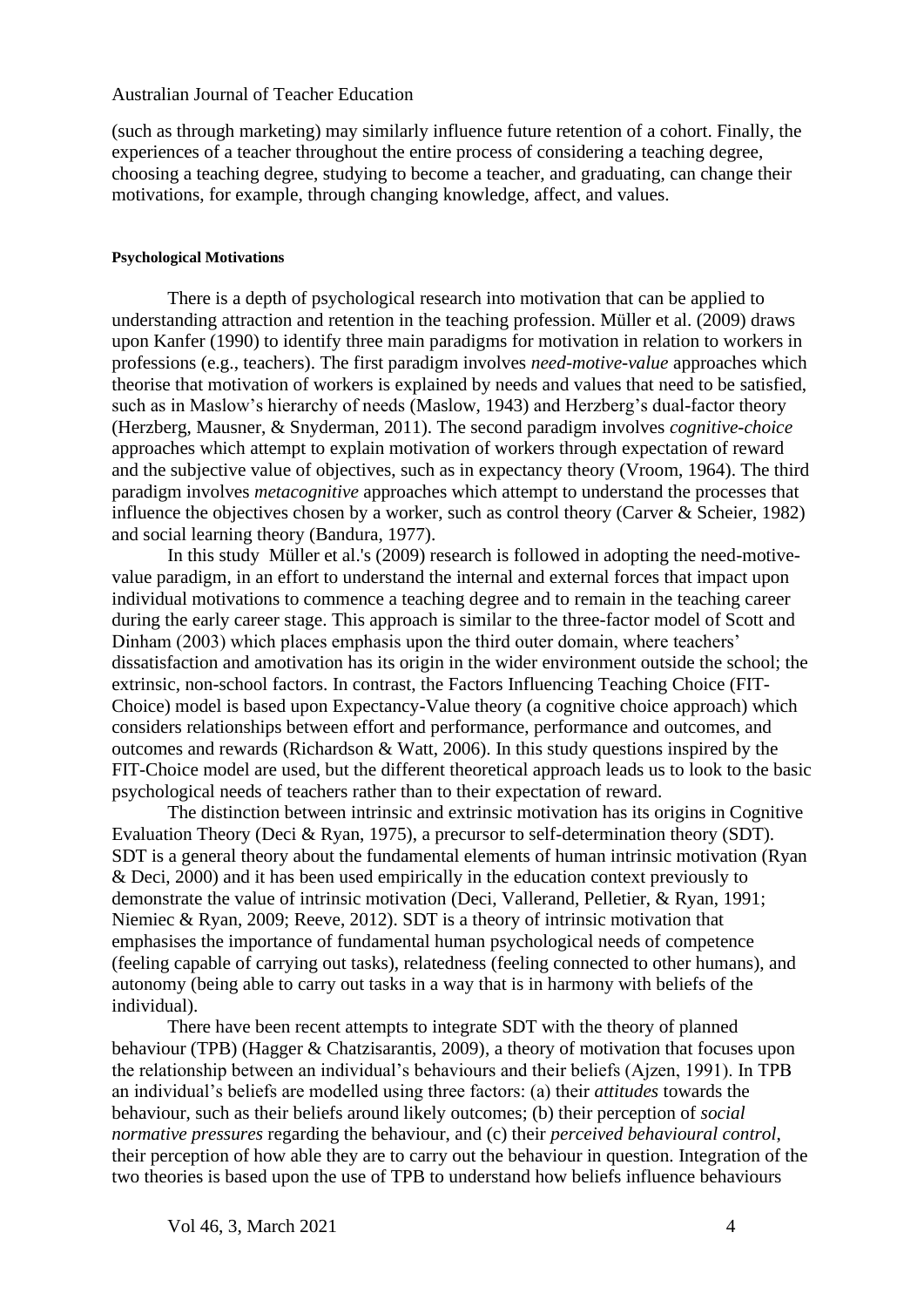and SDT to understand why certain beliefs are pursued (Hagger & Chatzisarantis, 2009). In attempting to theorise our findings relating to teaching motivations we draw upon both TPB and SDT; which have respectively been used for preservice teacher attrition (Bouwma-Gearhart, 2010) and in-service engagement (Klassen et al., 2012).

The question of teacher attraction and retention in Australia has been explored within the context of rural schooling, where it has long been recognised as a wicked problem (Downes & Roberts, 2017). In addressing this issue, Kelly and Fogarty (2015) make use of the framework of Kollmuss and Agyeman (2002) to propose a model for teacher attraction and retention that is based upon motivational theory, Figure 1, which recognises the intrinsic factors of knowledge, emotions, and attitudes that affect the decision to enter into the teaching career. Thus, the model is based upon both TPB and SDT as per Kollmuss and Agyeman's (2002) work. Intrinsic and extrinsic factors are present even at the decision to enter into a teaching degree. Studies of teachers (that are not focussed explicitly on maths or science) show that teachers are more likely to change their behaviours in response to appeals to intrinsic motivations such as making an altruistic contribution to society than extrinsic motivations such as financial reward (Hanushek, Kain, & Rivkin, 1999; Watt et al., 2012).



**Figure 1: Motivational factors pertaining to the behaviour of entering into a science or mathematics teaching career, adapted from (Kollmuss & Agyeman, 2002) and (Kelly & Fogarty, 2015)**

An alternative model, Figure 2, attempts to explain how undergraduate teaching students come to make a decision enter into the teaching profession, where there are clear parallels between the two models. This model was used in a two-phase study of teachers in Flanders, where 251 teachers gave responses first as students and then as recent graduates (Rots, Aelterman, Devos, & Vlerick, 2010). It is informed by the theory of planned behaviour and based explicitly upon the social learning theory of career decision making (Mitchell, 1996). The results showed that teachers who were committed to teaching were more likely to enter the profession; and also that a positive initial motivation is associated with a teaching commitment (Rots et al., 2010, p. 1626). It also showed that teaching self-efficacy was associated with teaching commitment, where a sense of teaching competence is related to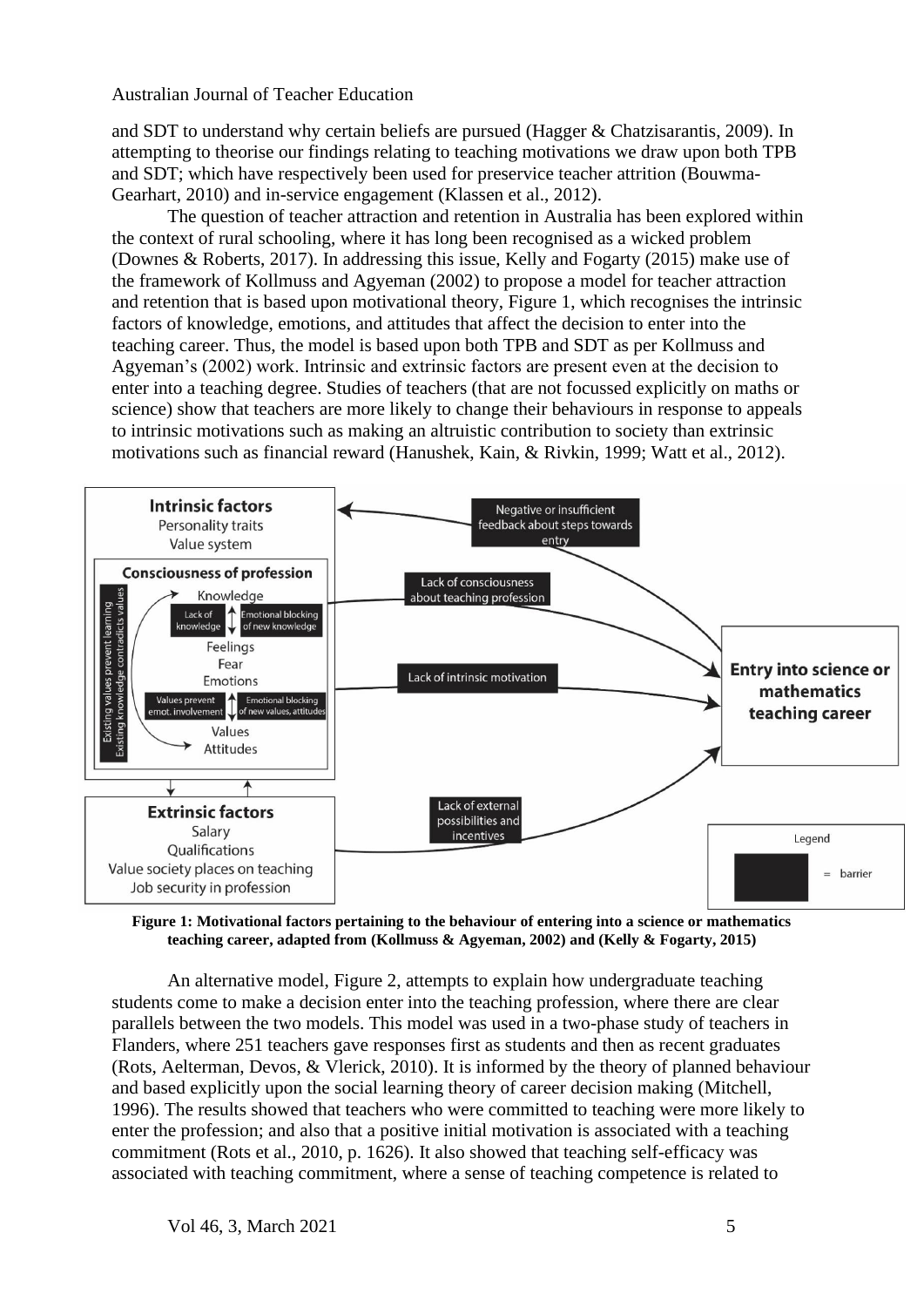teachers being more likely to enter into the profession.

In summary, the scholarly literature contains a range of ways in which psychological motivation theories have been used to understand teacher decisions to enter the profession and remain engaged. This brief review provides the basis to observe some useful distinctions within the literature. Firstly, there is a distinction between behaviours (which can be observed), and motivations (which cannot be directly observed but which influence behaviours) and where motivations are defined as the forces leading to behaviours (Müller et al., 2009). Secondly, there is a distinction between types of motivations, where some are intrinsic (originating within the individual) and others are extrinsic (originating outside of the individual). Finally, the specific motivations that influence teachers at the stages of preteaching, undergraduate (pre-service), and early career (in-service), have been identified and used to formulate models in a number of places within the literature (e.g., Dinham & Scott, 2000; Kelly & Fogarty, 2015; Müller et al., 2009; Richardson & Watt, 2006; Rots et al., 2010). Whilst there are differences between the models, there are several commonalities that emerge: the influence of teacher education, relationships with other people especially other teachers (e.g., faculty, colleagues, mentors), external factors such as salaries and environment, and individual beliefs, emotions and attitudes.



**Figure 2: Model to explain graduate entrance into the teaching profession (adapted from (Rots et al., 2010) following (Mitchell, 1996)).**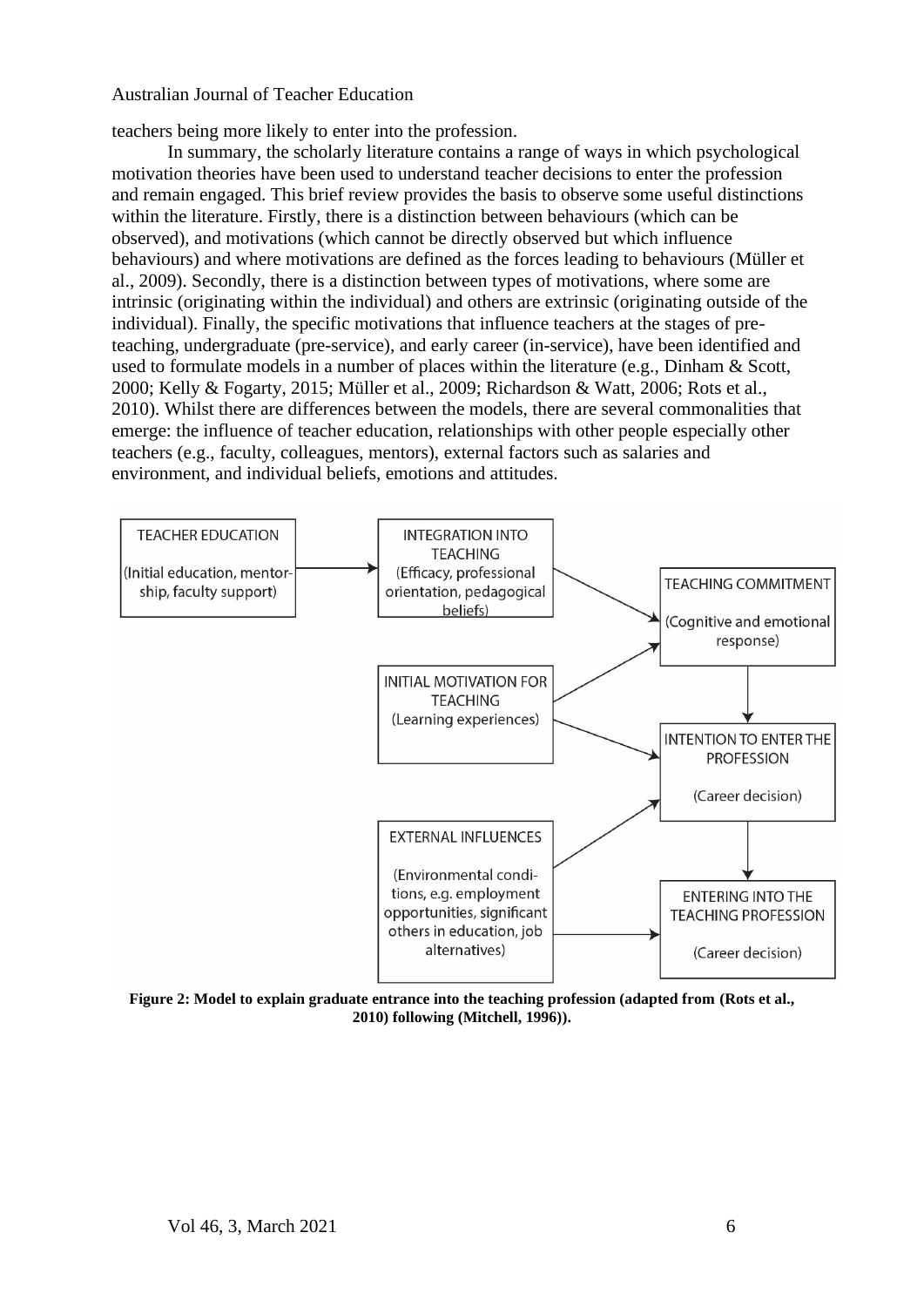### **Method**

This paper addresses the research question: *What are the potential motivators for people to become science and mathematics teachers?* This is explored by examining unreported data from two sources: (a) a survey that asks non-education STEM undergraduate students the reasons why they might want to take education subjects at university/become a teacher; and (b) a large national survey of science and maths early career teachers.

#### **Data**

#### *Undergraduate STEM Student Career Trajectory Survey*

The undergraduate (UG) survey was developed as part of a national initiative funded by the Chief Scientist of Australia, called Enhancing the Training of Mathematics and Science Teachers program (ETMST). The Queensland wide *Step Up* initiative sought to gain insight into the number of students interested in a potential career in STEM teaching.

Survey design was guided by pre-existing collection instruments such as *Starting out in STEM* (Lyons et al., 2012), *Motivations for choosing teaching as a career: An International comparison* (Watt et al., 2012) and *FIT-CHOICE* (Watt & Richardson, 2007). Depending on participant selection of interest, a possible 17 questions were included as part of this survey. This analysis was interested in the question *How influential are the following in driving your ideas behind being a secondary maths/science school teacher?* Participants responded on a 5-point Likert scale from *not at all influential* to *extremely influential* for a range of potential motivators, such as *career structure* and *past teachers*. Demographic details were also collected.

Data for this study were drawn from a population of students ( $n = 1,245$ ) in their first year of a STEM undergraduate degree at a metropolitan university in 2014. All students in a compulsory first year unit were invited to participate in the online survey and it was promoted through email and during classes. Institutional ethical approval for this study was granted by a university human research ethics committee. Students gave informed consent.

Two hundred and seventy-four students participated in the UG survey, a response rate of 22%. The majority of students were enrolled in an engineering course  $(64.6\%, n = 177)$ . Sixty-one percent of respondents were male. Demographic information for this survey is presented in Table 1.

|                                                 | n              | $\%$ |
|-------------------------------------------------|----------------|------|
| <b>Enrolled Course*</b>                         |                |      |
| Science                                         | 85             | 31   |
| Engineering                                     | 177            | 64.6 |
| <b>Mathematics</b>                              | 11             | 4    |
| Other                                           | $\mathfrak{D}$ | 0.7  |
| <b>Female</b>                                   | 106            | 38.7 |
| <b>Aboriginal and/or Torres Strait Islander</b> | 3              | 1.1  |
| <b>Total</b>                                    | 274            |      |

\* Students may be enrolled in a double degree

**Table 1: Descriptives of UG survey respondents (***n***=274)**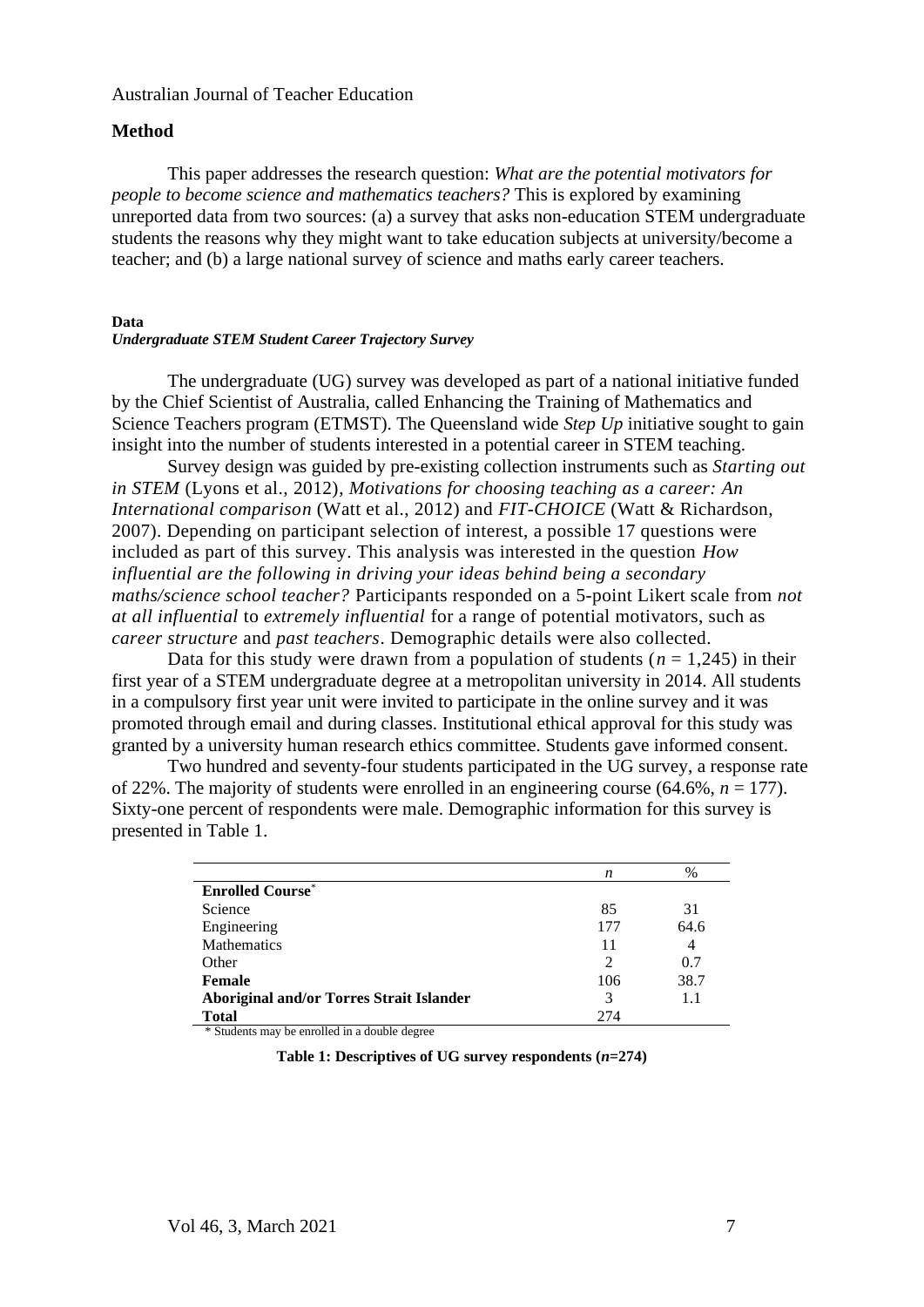#### *Staff in Australia's Schools*

This paper also draws upon data from the Staff in Australia's Schools (SiAS) 2010 which was conducted by the Australian Centre for Educational Research (ACER) on behalf of the Australian Government Department of Education, Employment and Workplace Relations and the data are drawn from a total survey population of 4,599 primary teachers (final response rate 34%), and 10,876 secondary teachers (response rate 32%) (McKenzie, Rowley, Weldon, & Murphy, 2011). Of this total of 15,475 teachers 2,477 were identified as early career teachers (ECTs) after self-reporting that they had been teaching for a total of less than five years, representing 16% of all responses. The sample was selected using a two-stage process of first selecting schools, and then selecting teachers within schools to ensure that larger schools were not disproportionately represented (McKenzie et al., 2011, p.4). The survey was promoted through "publications, media releases, and information sheets distributed to school authorities in the states and territories, Advisory Committee members, and to professional associations of teachers and school leaders" (McKenzie et al., 2011, p.7). Invitations to first schools (first stage) and then teachers (second stage) were sent by email, and were supported by a website and a freecall 1800 number. Some teaching authorities in their respective jurisdictions communicated with schools to promote the survey (McKenzie et al., 2011, p.8). The survey authors estimate that for any sample estimate the population value (of teachers Australia wide) is *probably* within one standard error of the sample estimate, and *almost certainly* within 1.96 standard errors of the sample estimate. The full dataset for the SiAS is available on request through the Australian Data Archives with record numbers 01278.

The SiAS 2010 survey included 51 questions and was designed by updating previous surveys such as the SiAS 2007 (McKenzie, Kos, Walker, Hong, & Owen, 2008) and those surveys conducted from 1963 to 1999 by the Australian College of Educators (Dempster, Sim, Beere, & Logan, 2001). In addition to demographic questions, the main question used in this analysis is Q10 "*Which of the following factors were important to you in your decision to become a teacher?* (Please tick all boxes that apply)" for which there were 19 possible responses as well as "other".

The entire population ( $n = 14,535$ ) was restricted to include only teachers in secondary schools ( $n = 10,283$ ). For this population, we restricted the data set firstly to only select those teachers who are currently teaching STEM and who are an ECT and we define ECT as any teacher who has been teaching <5 years (Table 2). This resulted in 583 teachers being included in this study. Demographic information revealed 35% (*n* = 208) of participants were female.

|                                    | <b>Current STEM</b><br>teacher | <i>Other</i> | Total |
|------------------------------------|--------------------------------|--------------|-------|
| $\text{ECT } (\leq 5 \text{ yrs})$ | 583                            | 1092         | 1675  |
| Other $(>\frac{5}{yrs})$           | 2914                           | 5694         | 8608  |
| Total                              | 3497                           | 6786         | 10283 |
|                                    |                                |              |       |

**Table 2: Secondary teachers that are ECTs and current STEM teachers**

#### **Analysis**

Potential motivations were extracted from each dataset. Motivations in both surveys were rated by participants on a 5-point Likert scale. Using previously established protocols (e.g., DeAngelis, Wall, & Che, 2013; Tatar & Horenczyk, 2003), the items were dichotomised. Although this produces limitations regarding variance and power (see Cohen,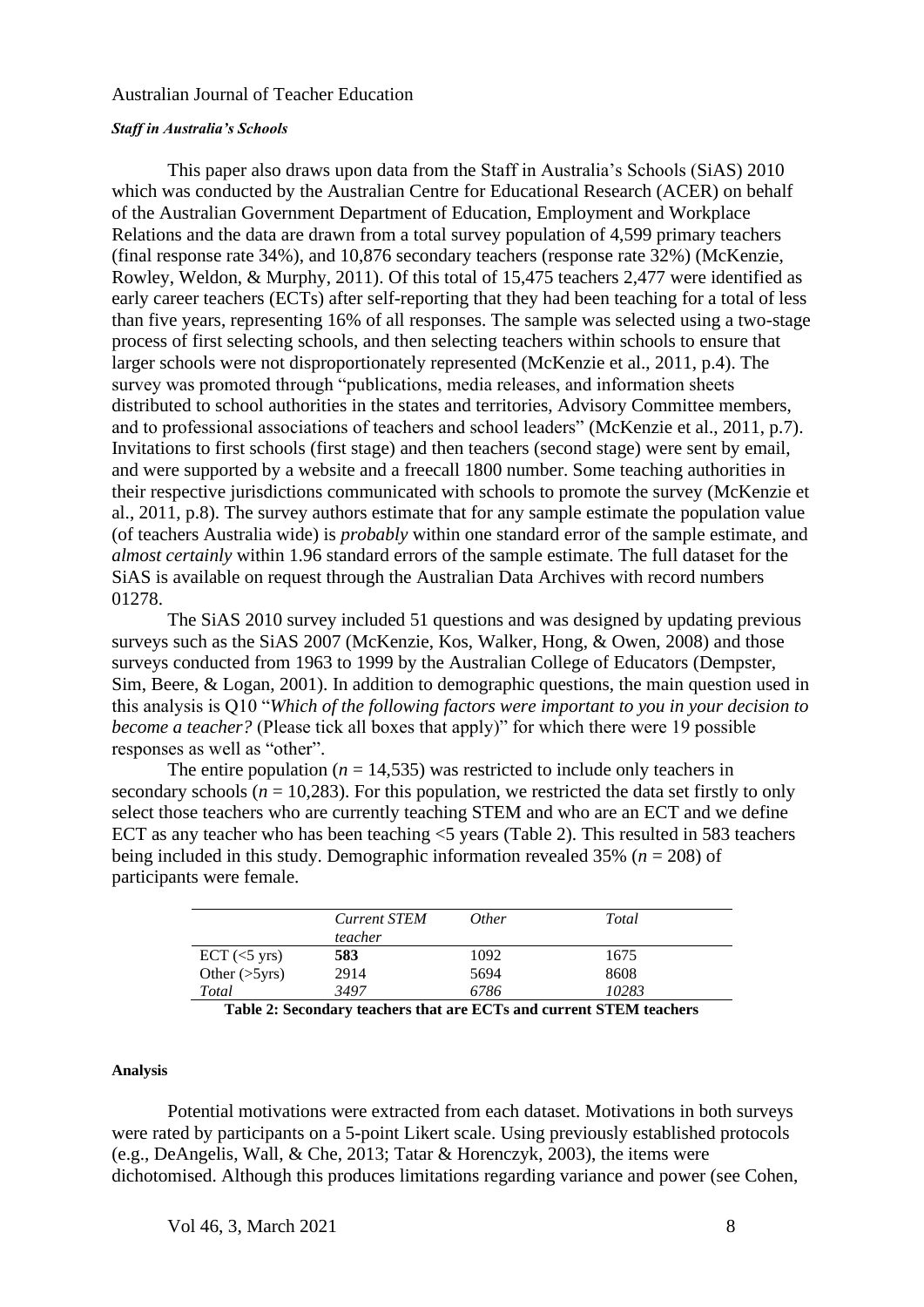1983), for the purpose of examining motivations across two datasets this is considered an acceptable process. From the UG dataset, a list of 11 potential motivators emerged. From the ECT dataset, a total of 19 motivators emerged. These are presented in Table 3.

| Undergraduate survey motivations | Early Career Teacher survey motivations         |
|----------------------------------|-------------------------------------------------|
| Personal reward                  | Personal fulfilment                             |
| Contribution to society          | Desire to work with young people                |
| Love of subject/area             | I enjoyed school                                |
| Career structure                 | Influence of past teachers                      |
| Job security                     | Desire to pass on knowledge                     |
| Financial reward                 | Teaching makes a worthwhile social contribution |
| Work-life balance                | I am passionate about education                 |
| High school achievement          | I enjoy my subject areas                        |
| Parental occupation              | Opportunity to work overseas                    |
| School experience                | Teaching is suited to my abilities              |
| Past teachers                    | I was awarded a bursary or scholarship          |
|                                  | High likelihood of gaining employment after     |
|                                  | graduating                                      |
|                                  | Security of employment                          |
|                                  | Status of teaching profession in the community  |
|                                  | Starting salary                                 |
|                                  | Salary for experienced teachers                 |
|                                  | Future opportunities for career advancement     |
|                                  | Working conditions (e.g. flexibility, leave     |
|                                  | entitlements)                                   |
|                                  | Family role models                              |

**Table 3: Motivations from each dataset**

To compare datasets, it was important to have a list of motivators that were consistent between datasets. Initially, the lists emerged from literature which can be considered an initial coding of data (Miles & Huberman, 1994) and enabled researchers to use deductive thematic analysis (Clarke & Braun, 2008). Following protocols set by Miles and Huberman (1994) for qualitative data analysis, two researchers began looking for patterns amongst the codes. The individual items on the lists were underpinned by common themes, and were able to be collapsed into overarching factors. Thematic codes were compared and inter-coder reliability was calculated as over 80%, which is acceptable (Lombard, Snyder-Duch, & Bracken, 2002). This process resulted in 11 items exploring motivations and influences.

To provide information regarding motivations, descriptive statistics in the form of frequencies and percentages were calculated. To examine relationships between rankings for each cohort, Spearman's rho was used. Spearman's rho (r) is a widely used standardized measure of the strength of the relationship between two variables (Field, 2013). The test does not rely on assumptions of a parametric test (Field, 2013), and is useful in analysis of ordered categorical data (Whitley & Ball, 2002). It has been widely used in previous studies investigating associations between variables (e.g., Bos, Groeneveld, Bruggen, & Brand-Gruwel, 2016; So & Watkins, 2005).

#### **Results Undergraduate Motivations**

For undergraduate STEM students responding to the question *how influential are the following in driving your ideas behind being a secondary maths/science school teacher?* strong motivators were *contribution to society* (80.8%; *n* = 147), *love of subject area*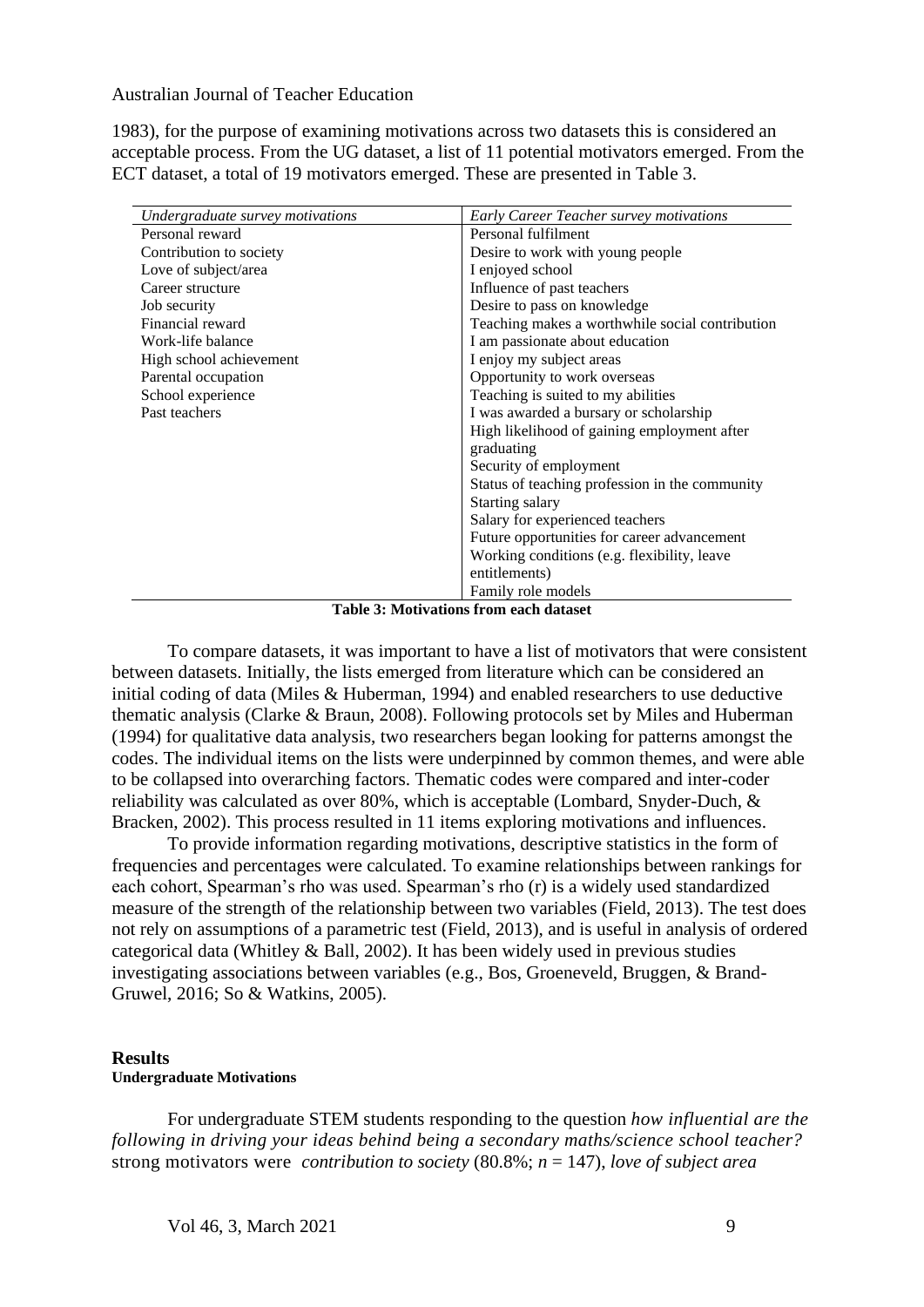(78.6%; *n* = 143), *work-life balance/holidays* (78.6%; *n* = 143), *personal reward* (75.8%; *n* = 138) and *past teachers* (74.2%; *n* = 135). And, as illustrated in Table 4, these are the top five influences driving ideas behind being a maths/science teacher.

| n   | $\%$ |
|-----|------|
| 147 | 80.8 |
| 143 | 78.6 |
| 143 | 78.6 |
| 138 | 75.8 |
| 135 | 74.2 |
| 124 | 68.1 |
| 123 | 67.6 |
| 114 | 62.6 |
| 103 | 56.6 |
| 89  | 48.9 |
| 58  | 31.9 |
|     |      |

**Table 4: Motivations for UG STEM students who may want to become teachers**

#### **Early Career STEM Teacher Motivations**

For early career teachers responding to the question *Which of the following factors were important to you in your decision to become a teacher?,* strong motivators for becoming a teacher were *love of subject area* (77.2%; *n* = 450), *personal reward* (65.4%; *n* = 381), *contribution to society*  $(55.6\%; n = 324)$ , *past teachers*  $(53.2\%; n = 310)$  *and work-life balance* (49.6%;  $n = 289$ ). As illustrated in Table 5, these are the top five influences driving ideas behind being a maths/science teacher.

| Description                                                       | ECT $(n=583)$ |      |  |
|-------------------------------------------------------------------|---------------|------|--|
|                                                                   | n             | $\%$ |  |
| Love of subject/area                                              | 450           | 77.2 |  |
| Personal reward (or personal satisfaction)                        | 381           | 65.4 |  |
| Contribution to society                                           | 324           | 55.6 |  |
| Past teachers                                                     | 310           | 53.2 |  |
| Work-life balance/holidays                                        | 289           | 49.6 |  |
| School experience                                                 | 233           | 40   |  |
| Job security                                                      | 228           | 39.1 |  |
| Parental occupation                                               | 122           | 20.9 |  |
| Career structure                                                  | 85            | 14.6 |  |
| Financial reward (salary and benefits) – starting                 | 54            | 9.3  |  |
| Financial reward (salary and benefits) - experienced              | 40            | 6.9  |  |
| Toble 5: Mativations for Forly Career Teachers to become togehers |               |      |  |

**Table 5: Motivations for Early Career Teachers to become teachers**

#### **Comparison of Motivations Between Samples**

Based on the results of this study, there is a significant difference between UG survey respondents motivations and ECT respondents motivations,  $r_s = .84$ ,  $p < .05$ . For the top 5 responses, examination of Table 6 suggests identical motivators influencing decisions. However, the importance of these shifted between cohorts. Examining Table 6, results suggest: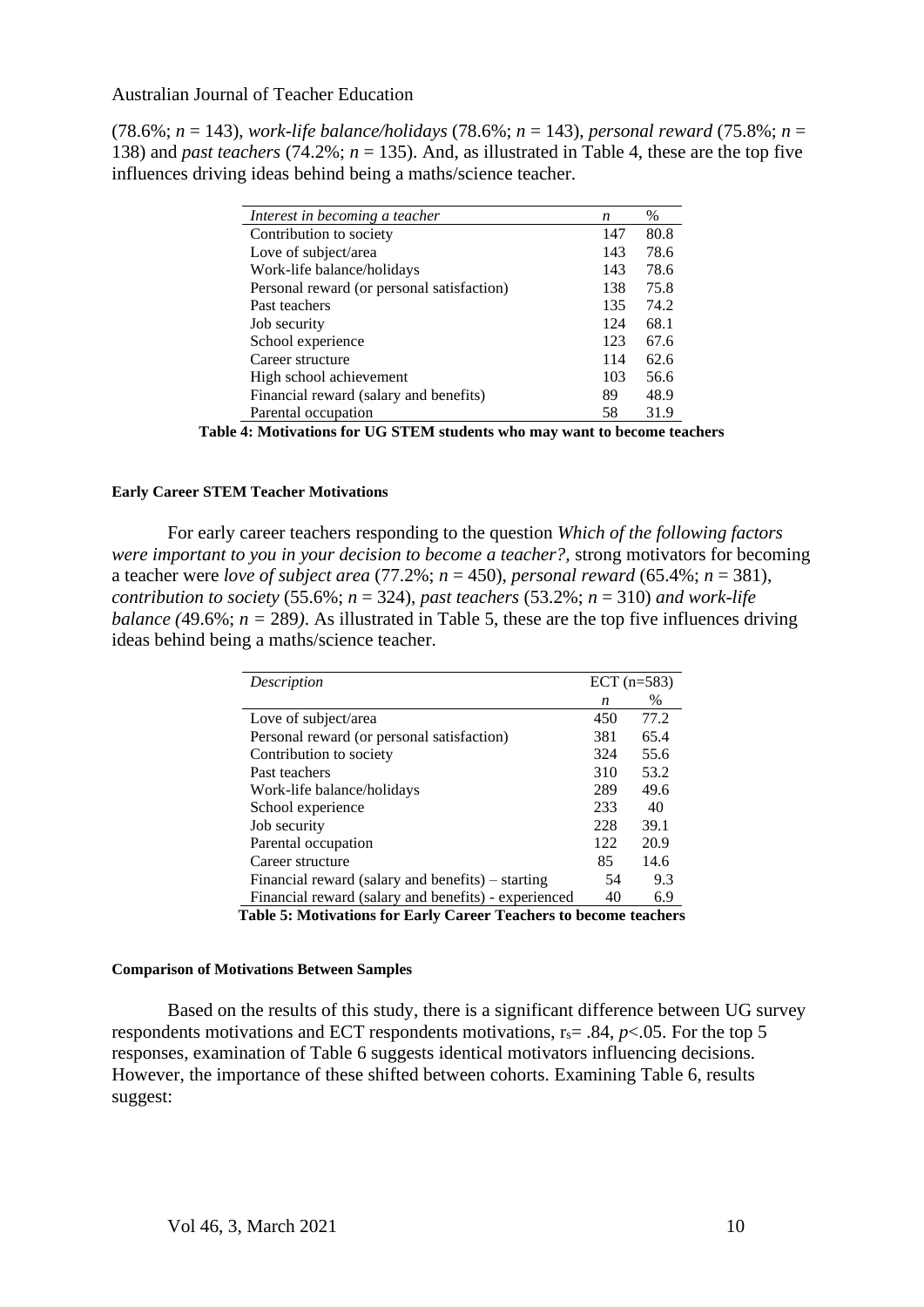- Top influence differs between the groups. For undergraduates it is *contribution to society* and for ECT it is *love of subject area*.
- The importance of *work/life balance* is less of a motivator for ECTs compared to undergraduates.
- *Personal reward* is higher for ECTs compared to undergraduates.

For the remaining categories, of interest is that *parental occupation* is stronger for early career teachers, and *career structure* is stronger for UG survey respondents. The least motivating factor was identified as *financial reward* for early career teachers, whereas *parental occupation* was listed as the least motivating factor for the UG cohort.

| Description                                          | $UG(N=182)$ |      | $ECT (N=583)$    |                |
|------------------------------------------------------|-------------|------|------------------|----------------|
|                                                      | n           | Rank | $\boldsymbol{n}$ | Rank           |
| Contribution to society                              | 147         |      | 324              | 3              |
| Love of subject/area                                 | 143         | 2.5  | 450              |                |
| Work-life balance/holidays                           | 143         | 2.5  | 289              | 5              |
| Personal reward (or personal satisfaction)           | 138         | 4    | 381              | $\mathfrak{D}$ |
| Past teachers                                        | 135         | 5    | 310              | 4              |
| Job security                                         | 124         | 6    | 228              |                |
| School experience                                    | 123         | 7    | 233              | 6              |
| Career structure                                     | 114         | 8    | 85               | 9              |
| Financial reward (salary and benefits) – starting    | 89          | 9    | 54               | 10             |
| Financial reward (salary and benefits) - experienced | 89          | 9    | 40               | 11             |
| Parental occupation                                  | 58          |      | 122              | 8              |

**Table 6: Comparison between cohorts on motivations regarding becoming/being a maths/science teacher**

## **Discussion What Motivates People to Become Science and Mathematics Teachers?**

When tasked with investigating motivations for teaching, undergraduate STEM discipline cohorts are often overlooked. With teacher shortages reaching crisis point, it is important for higher education institutions to understand what might motivate STEM cohorts to consider teaching as a career. This represents an under-studied area of teacher development – time spent in university prior to enrolment in a teaching course. For undergraduates (who were not yet enrolled in an education degree) the strongest potential motivator was an altruistic belief that becoming a teacher will make a significant contribution to society (81% of respondents). Second to this was a love of subject area (79%), ranked equally alongside work-life balance (79%). A majority of undergraduates also listed personal reward (76%), past teachers (74%), job security (68%), school experience (68%) and career structure (63%). This suggests that, in relation to the model presented in Figure 1, there is significant intrinsic motivation for the undergraduate students to become STEM teachers. A corollary of this is that consciousness raising about the profession, addressing negative perceptions of the profession, and making extrinsic factors (such as salary and working conditions) more appealing, are places that policy makers might look if they wish to increase rates of STEM undergraduates looking towards a career in teaching.

## **Which Motivations are still Relevant for Early Career Teachers?**

For early career teachers, a change in motivations was noted. This change may, in part, be due to realities of teaching setting in, thus motivations shift. This part of the present study replicated other studies of in-service teachers self-reporting their motivations for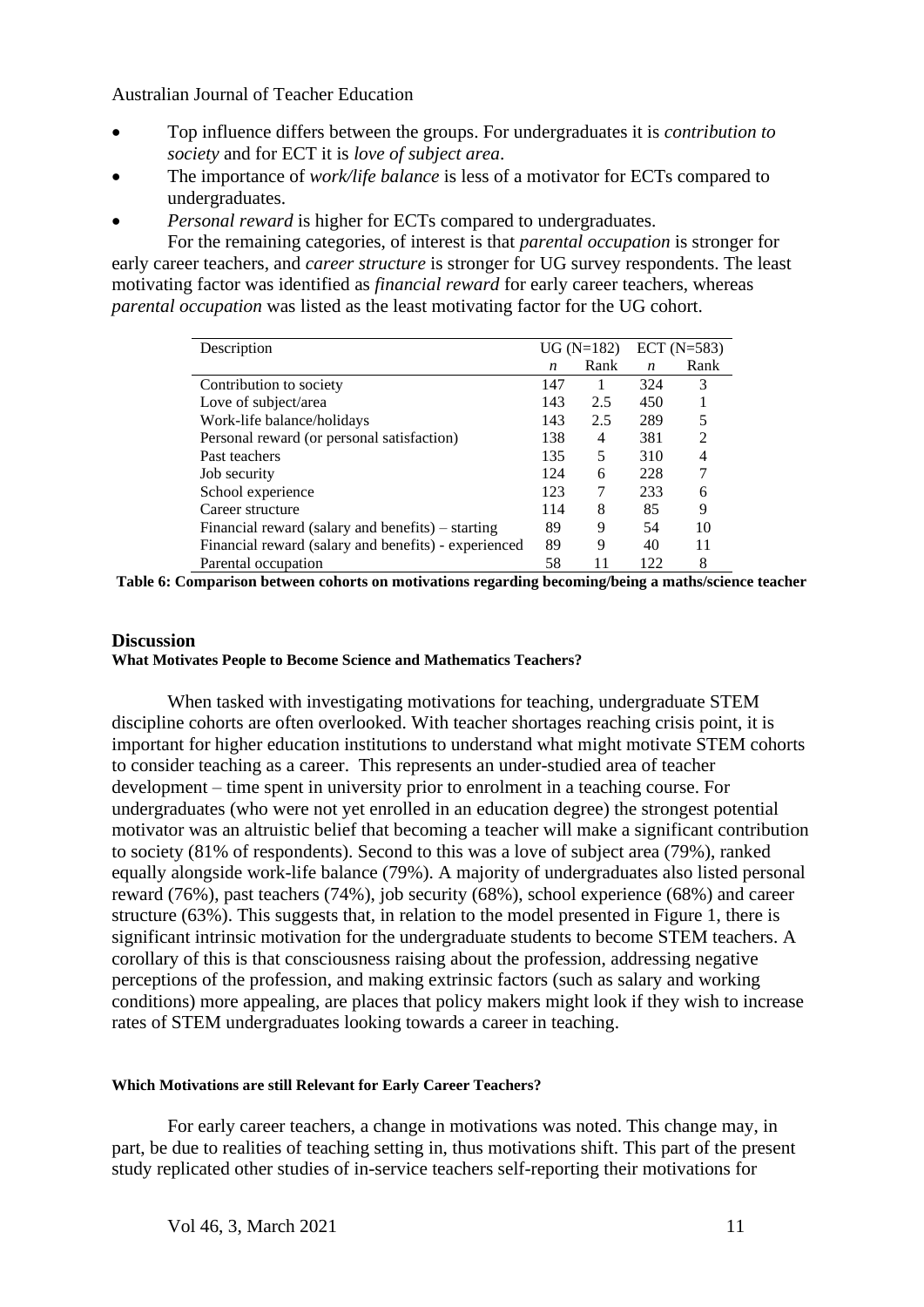joining the profession. The findings showed that motivations of mathematics and science early career teachers were similar to those of the general teaching population, reported by Watt et al. (2012). There is a recurring result that early career teachers are more likely to be influenced by intrinsic motivators (e.g., personal reward or a love of subject area) than by extrinsic motivators (e.g., financial reward or longer holidays). This was echoed by the current study.

Comparing motivations between those at undergraduate level and those at the early career teacher stage reveals both continuity and change. The motivation of contributing to society drops from first to third ranking with a drop from 81% to 56% of respondents. One interpretation of this is that the *reality shock* of entering the classroom leads many teachers to realise that their altruistic ideals take second place to the day-to-day realities of surviving in the classroom (Maxwell, Harrington, & Smith, 2010; Helsel DeWert, Babinski, & Jones, 2003; Veenman, 1984). Similarly, the motivator of a work-life balance drops from 79% (UG) down to 50% (ECT) which we attribute to teachers coming to understand the significant demands of a full-time teaching workload. A similar story is likely to be behind the large differences that were seen in the motivation for financial reward, with starting salary as motivator dropping from 49% UG down to 9% ECT, and experienced salary as motivator dropping from 49% down to 7%. Career structure as a motivator dropped from 63% down to 15%. Again, we interpret these as the reality shock of entering the profession. Job security, whilst affected (from 68% to 39%) remained a significant motivator – potentially indicative of a sentiment that teachers still feel they maintain security of employment. One possible reason for this drop, drawing upon SDT (Deci & Ryan, 1975), is that teachers' basic psychological needs (e.g., autonomy, relatedness, and competence) are not being met within the profession—their intrinsic motivation becomes less of a factor in their day-to-day work and they rely upon extrinsic factors to remain within the profession. Further discussion of teachers' sustained intrinsic motivation lies outside the scope of this paper, but is addressed from the perspective of *quality retention* in the work of Day and Gu (2009).

In contrast, the motivator of a love of subject area does not change substantially from its result in undergraduate pre-teaching students (78%) to early career teachers (77%). For mathematics and science teachers it appears that a love of subject area is the foundation that remains after reality shock has passed. This, then, has further implications for recruitment of teachers through discipline courses. In particular, recruiting STEM disciplines with a love of subject area has the potential to alleviate teacher shortages, a key goal in the sector.

The sense of personal reward or satisfaction experienced minimal change, only dropping from 76% down to 65%. With studies suggesting that intrinsic motivations are strongly correlated with retention (e.g., Ashiedu & Scott-Ladd, 2012), this finding is of importance for the sector. In the early stages of teaching careers, research suggests graduate teachers feel isolated and, on occasion, quite stressed. This, in turn, may lead to burnout and high teacher turnover with the first 3 to 5years being the most critical. By understanding that personal reward and satisfaction motivates teachers, highlighting factors supporting this motivation to educators during times of stress may be of benefit.

A final result is that the listing of past teachers as a motivator drops from 74% UG to 53% ECT. Clearly the actual experiences of past teachers has not changed in this time as both UG and ECT are post-secondary; however, the interpretation of memories seems to have shifted for these early career teachers. Many interpretations are possible: Perhaps early career teachers are feeling a generalised lack of motivation that is being indicated here. Perhaps with their newfound understanding of the profession they have a different opinion on their prior role models. The continuing presence of this motivator for a majority of early career teachers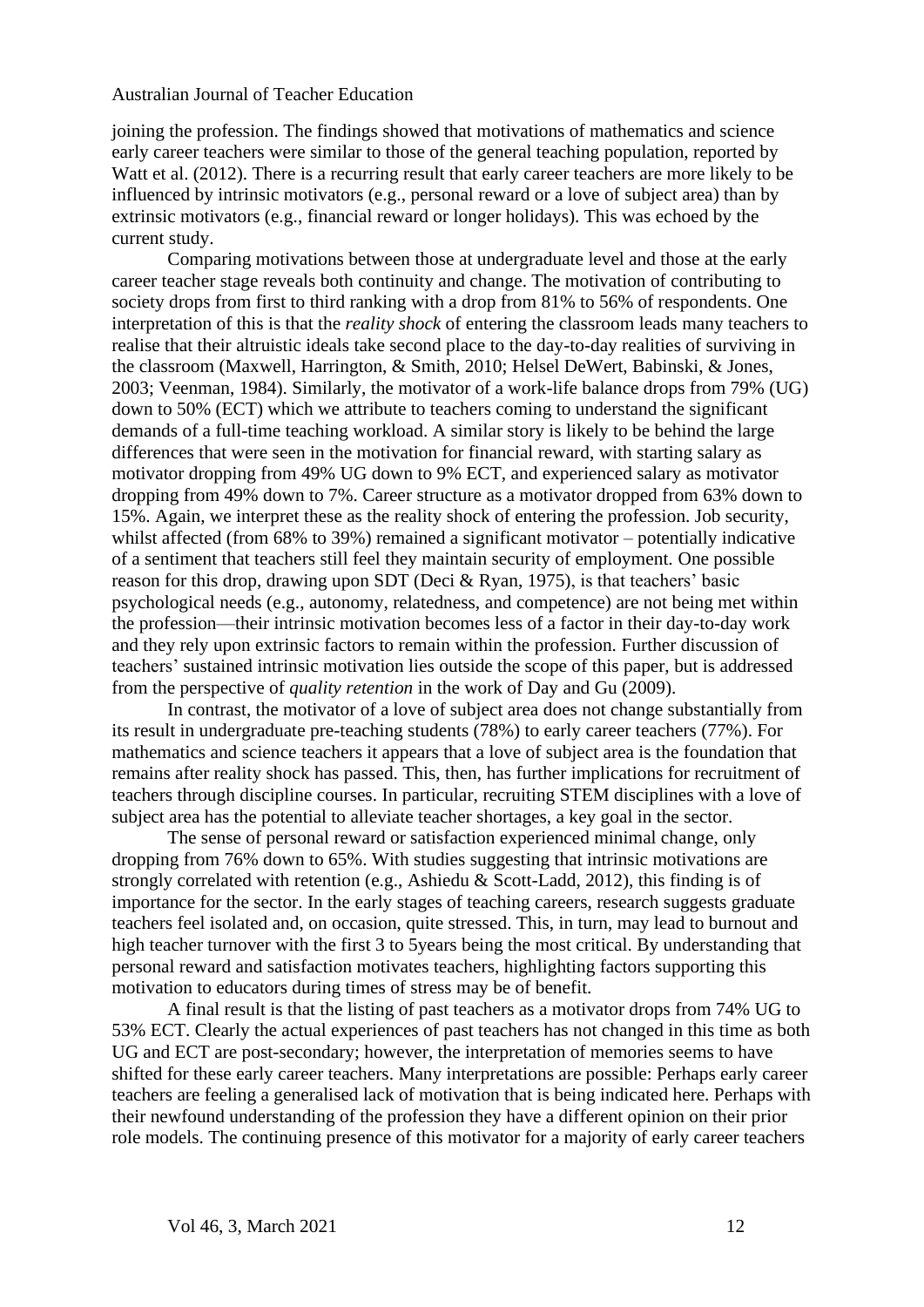suggests that the influence of past teachers remains a significant part of the formation of their professional identity, as described by Flores and Day (2006).

#### **Psychological Motivations Relevant to Higher Education Policy**

The motivations to enter the profession stated by science and mathematics teachers in the study appear to fit with theoretical understandings from the literature. In the study, changing motivations were observed between pre-teaching and early career stages. From SDT we have an expectation that the basic psychological needs of competence, relatedness and autonomy will be present at any stage within the career progression and acting to provide intrinsic motivation. In this study, the motivations of *personal reward* (generalised intrinsic motivation) and *love of subject area* (indication of self-perceived competence) relate most strongly to these basic psychological needs, and indeed these become the two most significant motivators amongst early career science and maths teachers. The third ranked motivation, *contribution to society*, can also be interpreted as an intrinsic motivator of relatedness; although it should be noted that this motivator could have been interpreted in many ways.

In contrast, the extrinsic motivators have a decreasing influence between the two cohorts that were studied. Where the circumstances change, or where realities become more apparent, these extrinsic motivators are quick to drop away to where they are ranked below the intrinsic motivators. Indeed, one way to interpret the rankings from early career teachers is as positions 1-3 related to intrinsic motivators, 4 related to memories of past teachers, and 5-11 related to the realities of extrinsic factors within the teaching profession; where holidays and school experiences are a part of the reality, but financial rewards and career structure are critically viewed by in-service teachers.

As described in numerous studies of teacher motivations within the literature, there is a need for policy makers to attend to both intrinsic and extrinsic factors. Whilst there is no one model that can claim to show definitively how these factors relate to each other and to teacher final behaviours, there is enough of a consensus within the literature (e.g., between Figure 1 and Figure 2) for policy makers to ensure that all aspects of motivation are considered. For example, referring to the model in Figure 1, for an undergraduate student to decide to enter the profession as a maths or science teacher they must first have *knowledge*  about this possibility. How many university STEM academics present teaching within STEM disciplines as a potential career for their students? They also need to have *values* and *emotions* that are consonant with this behaviour, which are both informed by knowledge and can be influenced by feedback. And even if an academic has knowledge about becoming a STEM teacher, and positive values and emotions relating to it, external factors can be influenced through policy to increase the likelihood of an undergraduate student taking a teaching degree, and then going on to enter the profession (Rots et al., 2010), as shown in Figure 2.

#### **Implications for Policy and Practice**

Whilst previous research has examined motivations for selecting a career in teaching in general, little research has focussed on motivations for science and mathematics teachers. With results suggesting the importance of particular motivations in this space, the higher education sector should adjust recruitment and policy documents to attract additional students to this area. Providing evidence on what motivates students to become teachers, including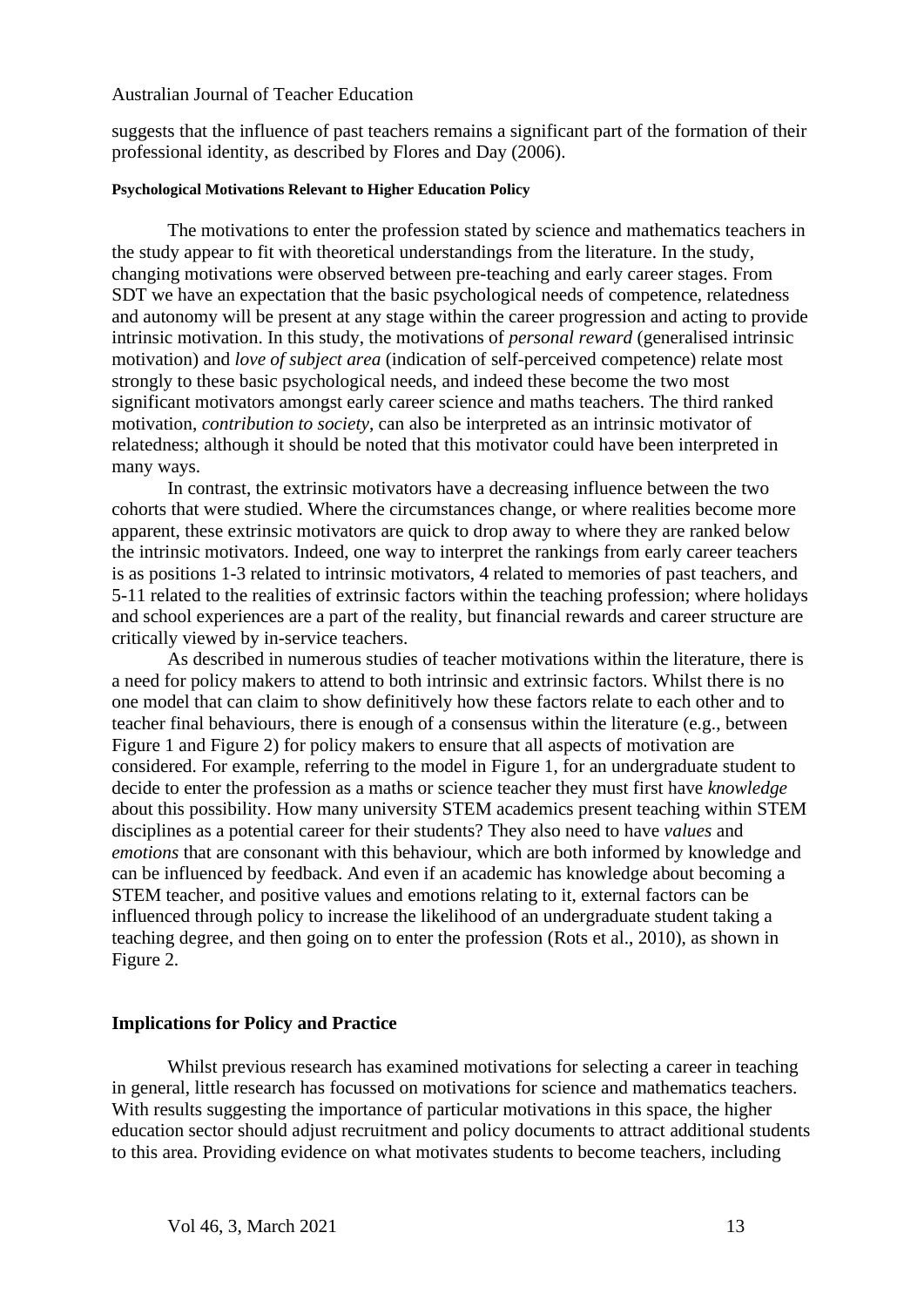data on what continues to motivate graduate teachers, is important not only to the higher education sector, but also the school sector and for STEM undergraduate students.

Results suggest that certain motivators remain constant for both those who may become a teacher and graduate teachers. Higher education institutions must appeal to these motivators in their recruitment in order to raise the number of graduate STEM teachers, but also to prevent staff turnover. For example, appealing to *love of subject area* should be consistent in marketing programs, over motivations such as financial reward which are not highly ranked as important. By developing recruitment that harnesses understanding of motivations, STEM undergraduate students may also be provided with exposure to the teaching sector, providing them with increased understanding of other career trajectories. For the school sector, this may increase teacher availability. This research suggests the higher education sector needs a more holistic view towards recruitment in pre-service teacher education courses, focussing on more than one motivator, and correctly identifying motivators, which is important to consider in recruitment policy and practice.

## **Limitations and Future Research**

Limitations must be considered when drawing conclusions from this work. Firstly, the undergraduate student sample was male dominated, with self-selection into the sample. Secondly, respondents could select multiple reasons for an interest in a career in teaching. Thirdly, the sample may not have had an interest in teaching, so in future research it would be of benefit to draw participants from an undergraduate preservice teacher course to draw further conclusions about motivations. Future research could consider these limitations in their design and conduct further studies on relevant populations. There is potential for researchers to study motivations longitudinally, to explore whether these change over time.

## **Conclusion**

There is an identified shortage of science and mathematics teachers in Queensland and Australia. To assist in addressing this shortage, it is important to examine why people might want to become teachers, and to harness this information to inform recruitment into STEM preservice teacher courses. This research provides information on what might motivate a student to become a teacher, providing crucial information for the higher education sector and education policy makers. Higher education can target specific populations and provide more tailored resources for STEM undergraduate students. Love of subject area should be the focus for convincing STEM undergraduates to consider teaching as a career and help address the national shortage of teachers in mathematics and science areas.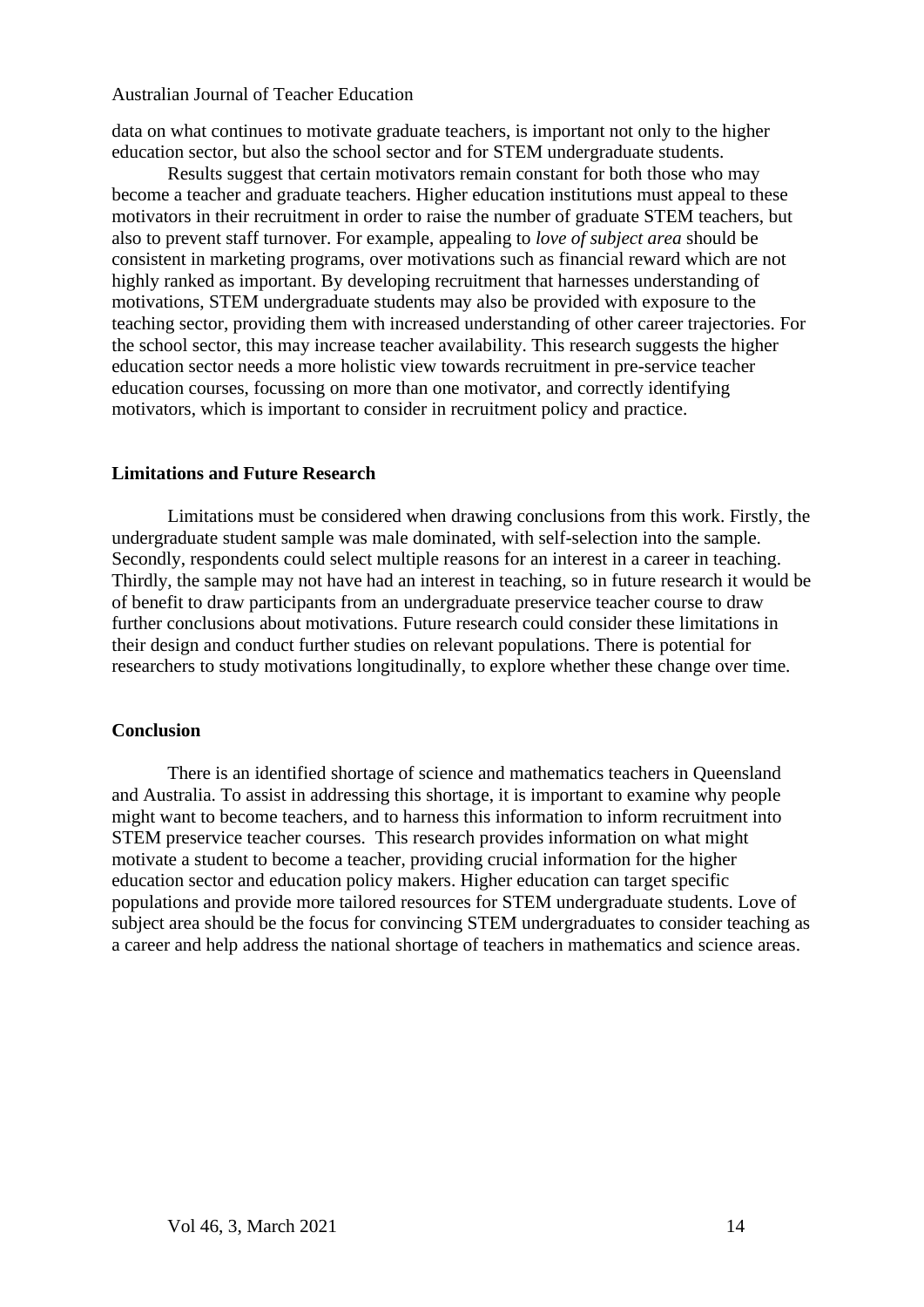## **References**

- Ajzen, I. (1991). The theory of planned behavior. *Organizational behavior and human decision processes*, *50*(2), 179-211. [https://doi.org/10.1016/0749-5978\(91\)90020-T](https://doi.org/10.1016/0749-5978(91)90020-T)
- Ashiedu, J. A., & Scott-Ladd, B. D. (2012). Understanding teacher attraction and retention drivers: Addressing teacher shortages. *Australian Journal of Teacher Education, 37*(11).<https://doi.org/10.14221/ajte.2012v37n11.1>
- Australian Education Union. (2016). *State of Our Schools 2016 Report*. Retrieved from http://www.aeufederal.org.au/news-media/media-releases/AEU-s-State-of-Our-Schools-Survey-shows-Gonski-making-a-difference-but-budgets-and-staffing-stillmajor-issues
- Australian Government Productivity Commission. (2012). *Schools workforce, Productivity Commission research report.* Melbourne: Commonwealth of Australia.
- Australian Mathematical Sciences Institute. (2013). *Discipline profile of the mathematical sciences*. Retrieved from University of Melbourne http://www.amsi.org.au/images/stories/downloads/ pdfs/generaloutreach/Discipline\_profile\_2013.pdf
- Bandura, A. (1977). Self-efficacy: Toward a unifying theory of behavioral change. *Psychological Review, 84*(2), 191-215. <https://doi.org/10.1037/0033-295X.84.2.191>
- Borman, G. D., & Dowling, N. M. (2008). Teacher attrition and retention: A meta-analytic and narrative review of the research. *Review of Educational Research*, *78*(3), 367- 409. <https://doi.org/10.3102/0034654308321455>
- Bos, N., Groeneveld, C., Bruggen, J., & Brand‐Gruwel, S. (2016). The use of recorded lectures in education and the impact on lecture attendance and exam performance. *British Journal of Educational Technology*, *47*(5), 906-917. <https://doi.org/10.1111/bjet.12300>
- Bouwma-Gearhart, J. (2010). Pre-service educator attrition informed by self-determination theory: autonomy loss in high-stakes education environments. *Problems of Education in the 21st Century*, *26*.
- Braun, V., & Clarke, V. (2006). Using thematic analysis in psychology. *Qualitative Research in Psychology*, *3*(2), 77-101. <https://doi.org/10.1191/1478088706qp063oa>
- Brookhart, S. M., & Freeman, D. J. (1992). Characteristics of entering teacher candidates. *Review of Educational Research, 62*(1), 37-60. <https://doi.org/10.3102/00346543062001037>
- Carver, C. S., & Scheier, M. F. (1982). Control theory: A useful conceptual framework for personality–social, clinical, and health psychology. *Psychological Bulletin*, *92*(1), 111. <https://doi.org/10.1037/0033-2909.92.1.111>
- Cohen, J. (1983). The cost of dichotomization. *Applied Psychological Measurement, 7*(3), 249-253.<https://doi.org/10.1177/014662168300700301>
- Day, C., & Gu, Q. (2009). Veteran teachers: Commitment, resilience and quality retention. *Teachers and Teaching: theory and practice, 15*(4), 441-457. <https://doi.org/10.1080/13540600903057211>
- DeAngelis, K. J., Wall, A. F., & Che, J. (2013). The impact of preservice preparation and early career support on novice teachers' career intentions and decisions. *Journal of Teacher Education, 64*(4), 338-355. <https://doi.org/10.1177/0022487113488945>
- Deci, E., & Ryan, R. M. (1985). *Intrinsic motivation and self-determination in human behavior*. Springer Science & Business Media. [https://doi.org/10.1007/978-1-4899-](https://doi.org/10.1007/978-1-4899-2271-7) [2271-7](https://doi.org/10.1007/978-1-4899-2271-7)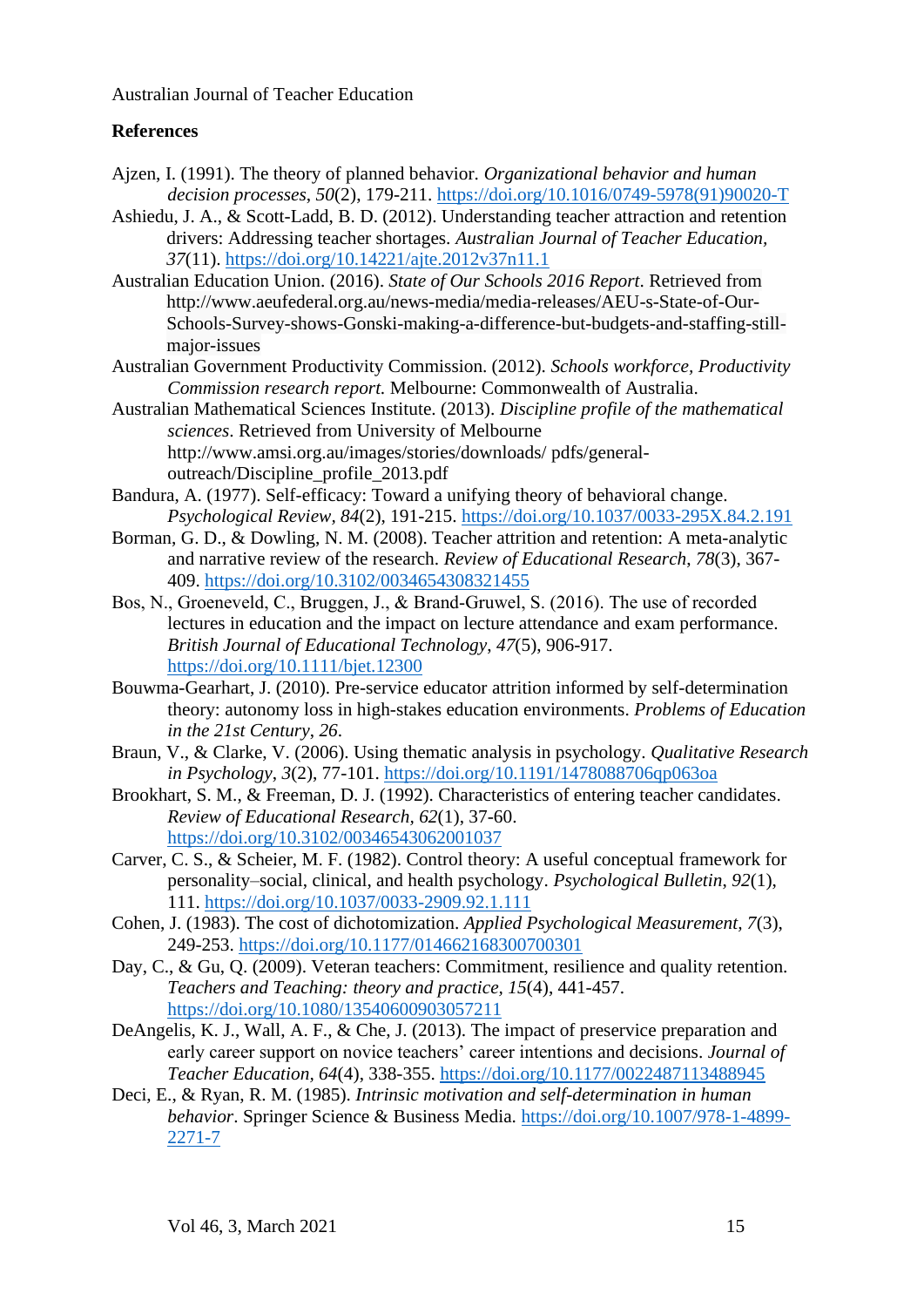- Deci, E. L., Vallerand, R. J., Pelletier, L. G., & Ryan, R. M. (1991). Motivation and education: The self-determination perspective. *Educational Psychologist, 26*(3-4), 325-346. [https://doi.org/10.1207/s15326985ep2603&4\\_6](https://doi.org/10.1207/s15326985ep2603&4_6)
- Dempster, N. C., Sim, C. R., Beere, D., & Logan, L. (2001). *Teachers in Australian schools: A report from the 1999 national survey.* Retrieved from https://experts.griffith.edu.au/publication/n3a253a77897eda29e9ccb3bf744dacf3
- Dinham, S., & Scott, C. (2000). Moving into the third, outer domain of teacher satisfaction. *Journal of Educational Administration*, *38*(4), 379-396. <https://doi.org/10.1108/09578230010373633>
- Downes, N., & Roberts, P. (2017). Revisiting the schoolhouse: A literature review on staffing rural, remote and isolated schools in Australia 2004-2016. *Australian and International Journal of Rural Education*, *28*(1), 31-54.
- Eick, C. J. (2002). Studying career science teachers' personal histories: A methodology for understanding intrinsic reasons for career choice and retention. *Research in Science Education*, 32, 353–372. <https://doi.org/10.1023/A:1020866111670>
- Feiman-Nemser, S. (2001). From preparation to practice: Designing a continuum to strengthen and sustain teaching. *Teachers College Record, 103*(6), 1013-1055. https://doi.org/10.1111/0161-4681.00141
- Field, A. (2013). *Discovering statistics using IBM SPSS statistics.* Sage.
- Flores, M. A., & Day, C. (2006). Contexts which shape and reshape new teachers' identities: A multi-perspective study. *Teaching and Teacher Education, 22*(2), 219-232. <https://doi.org/10.1016/j.tate.2005.09.002>
- Guarino, C. M., Santibanez, L., & Daley, G. A. (2006). Teacher recruitment and retention: A review of the recent empirical literature. *Review of Educational Research*, 76, 173– 208. <https://doi.org/10.3102/00346543076002173>
- Hagger, M. S., & Chatzisarantis, N. L. (2009). Integrating the theory of planned behaviour and self‐determination theory in health behaviour: a meta‐analysis. *British Journal of Health Psychology*, *14*(2), 275-302. <https://doi.org/10.1348/135910708X373959>
- Hanushek, E. A., Kain, J. F., & Rivkin, S. G. (1999). *Do higher salaries buy better teachers?* Retrieved from https://wwwpub.utdallas.edu/research/tsperc/pdf/wp\_hanushek\_1999\_higher\_salaries.pdf.pdf <https://doi.org/10.3386/w7082>
- Harris, K.-L., & Jensz, F. (2006). *The preparation of mathematics teachers in Australia: Meeting the demand for suitably qualified mathematics teachers in secondary schools.* Retrieved from http://melbournecshe.unimelb.edu.au/research/disciplines/preparation-of-mathematics-teachers-inaustralia
- Helsel DeWert, M., Babinski, &. Jones, B.D. (2003) SAFE PASSAGES: Providing Online Support to Beginning Teachers. *Journal of Teacher Education, 54*(4), 311-320. <https://doi.org/10.1177/0022487103255008>
- Hellsten, L.M. & Prytula, M. (2011). Why teaching? Motivations influencing beginning teachers' choice of profession and teaching practice. *Research in Higher Education Journal,*13, 1-19.
- Herzberg, F., Mausner, B., & Snyderman, B. B. (2011). *The motivation to work* (Vol. 1). Transaction publishers.
- Kelly, N., & Fogarty, R. (2015). An integrated approach to attracting and retaining teachers in rural and remote parts of Australia. *Journal of Economic and Social Policy, 17*(2), Article 1.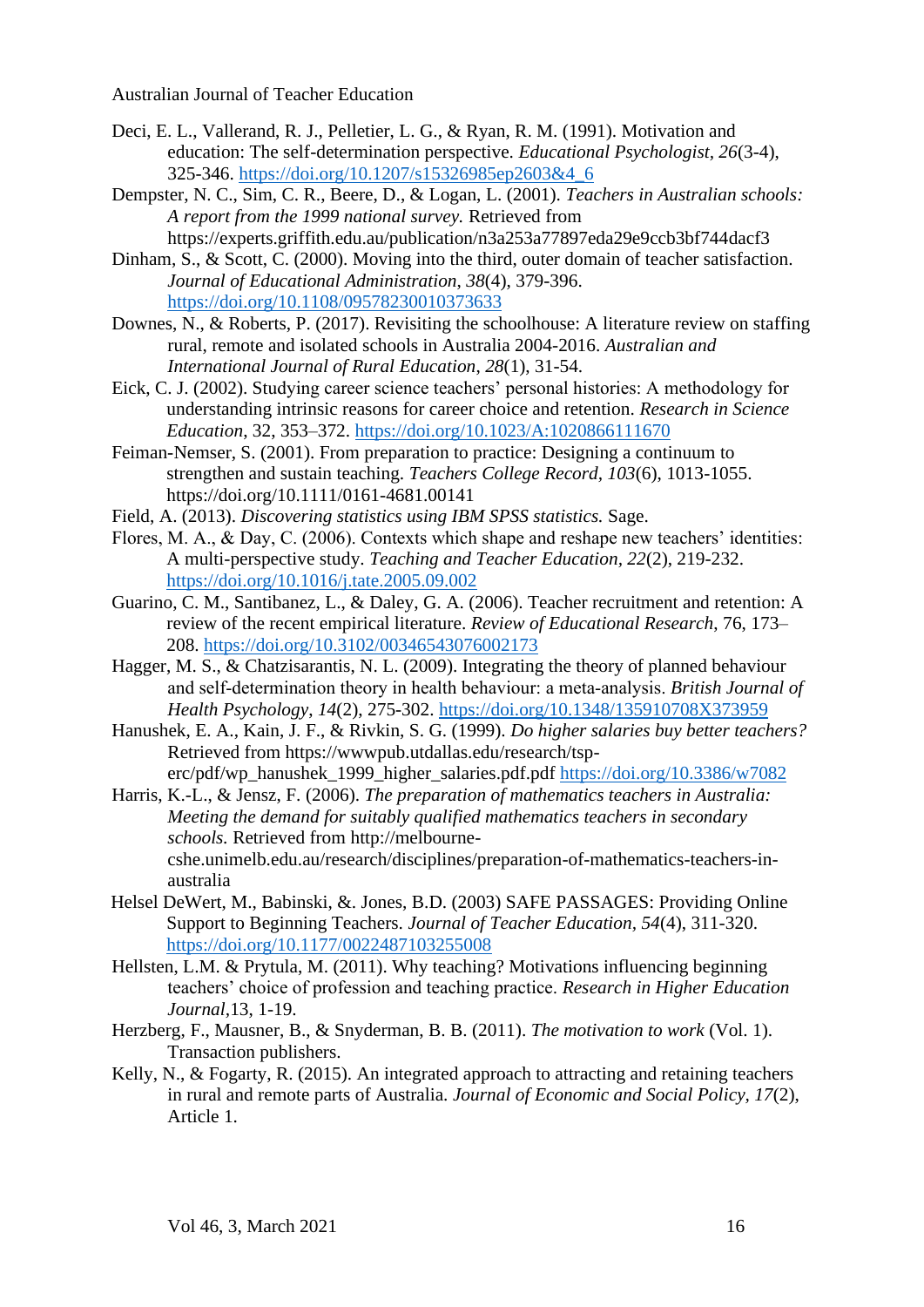- Kilinç, A., & Seymen, H. (2014). Preservice teachers' motivations for choosing science teaching as a career and their epistemological beliefs: Is there a relationship?. *Journal of Turkish Science Education, 11*(1).
- Klassen, R. M., Aldhafri, S., Mansfield, C. F., Purwanto, E., Siu, A. F., Wong, M. W., & Woods-McConney, A. (2012). Teachers' engagement at work: An international validation study. *The Journal of Experimental Education, 80*(4), 317-337. <https://doi.org/10.1080/00220973.2012.678409>
- Kollmuss, A., & Agyeman, J. (2002). Mind the gap: why do people act environmentally and what are the barriers to pro-environmental behavior? *Environmental Education Research, 8*(3), 239-260.
- Lombard, M., Snyder-Duch, J., & Bracken, C. C. (2002). Content analysis in mass communication: Assessment and reporting of intercoder reliability. *Human Communication Research, 28*(4), 587–604. <https://doi.org/10.1080/13504620220145401>
- Luft, J. A., Wong, S. S., & Semken, S. (2011). Rethinking recruitment: The comprehensive and strategic recruitment of secondary science teachers. *Journal of Science Teacher Education, 22*, 459–474. <https://doi.org/10.1007/s10972-011-9243-2>
- Lyons, T., Quinn, F., Rizk, N., Anderson, N., Hubber, P., Kenny, J., Sparrow, L., West, J., & Wilson, S. (2012). *Starting Out in STEM: A study of young men and women in first year science, technology, engineering and mathematics courses.* University of New England.
- Marginson, S., Tytler, R., Freeman, B., & Roberts, K. (2013). *STEM: Country Comparisons: International comparisons of science, technology, engineering and mathematics (STEM) education.* Retrieved from https://www.acola.org.au/ PDF/SAF02Consultants/SAF02\_STEM\_%20FINAL.pdf
- Maslow, A. H. (1943). A theory of human motivation. *Psychological Review*, *50*(4), 370. <https://doi.org/10.1037/h0054346>
- Maxwell, T. W., Harrington, I., & Smith, H. J. (2010). Supporting primary and secondary beginning teachers online: Key findings of the Education Alumni Support Project. *Australian Journal of Teacher Education, 35*(1). <https://doi.org/10.14221/ajte.2010v35n1.5>
- McKenzie, P., Kos, J., Walker, M., Hong, J., & Owen, S. (2008). *Staff in Australia's schools 2007: Main report on the survey*. Australian Government Department of Education, Employment and Workplace Relations (DEEWR).
- McKenzie, P., Rowley, G., Weldon, P., & Murphy, M. (2011). *Staff in Australia's schools 2010: Main report on the survey*: Australian Government Department of Education, Employment and Workplace Relations (DEEWR).
- Miles, M. B., & Huberman, A. M. (1994). *Qualitative data analysis: An expanded sourcebook*. Sage.
- Mitchell, L. K. (1996). Krumboltz's learning theory of career choice and counseling. *Career choice and Development, 3*, 233-280.
- Müller, K., Alliata, R., & Benninghoff, F. (2009). Attracting and retaining teachers: A question of motivation. *Educational Management Administration & Leadership*, *37*(5), 574-599. <https://doi.org/10.1177/1741143209339651>
- Niemiec, C. P., & Ryan, R. M. (2009). Autonomy, competence, and relatedness in the classroom Applying self-determination theory to educational practice. *Theory and Research in Education, 7*(2), 133-144.<https://doi.org/10.1177/1477878509104318>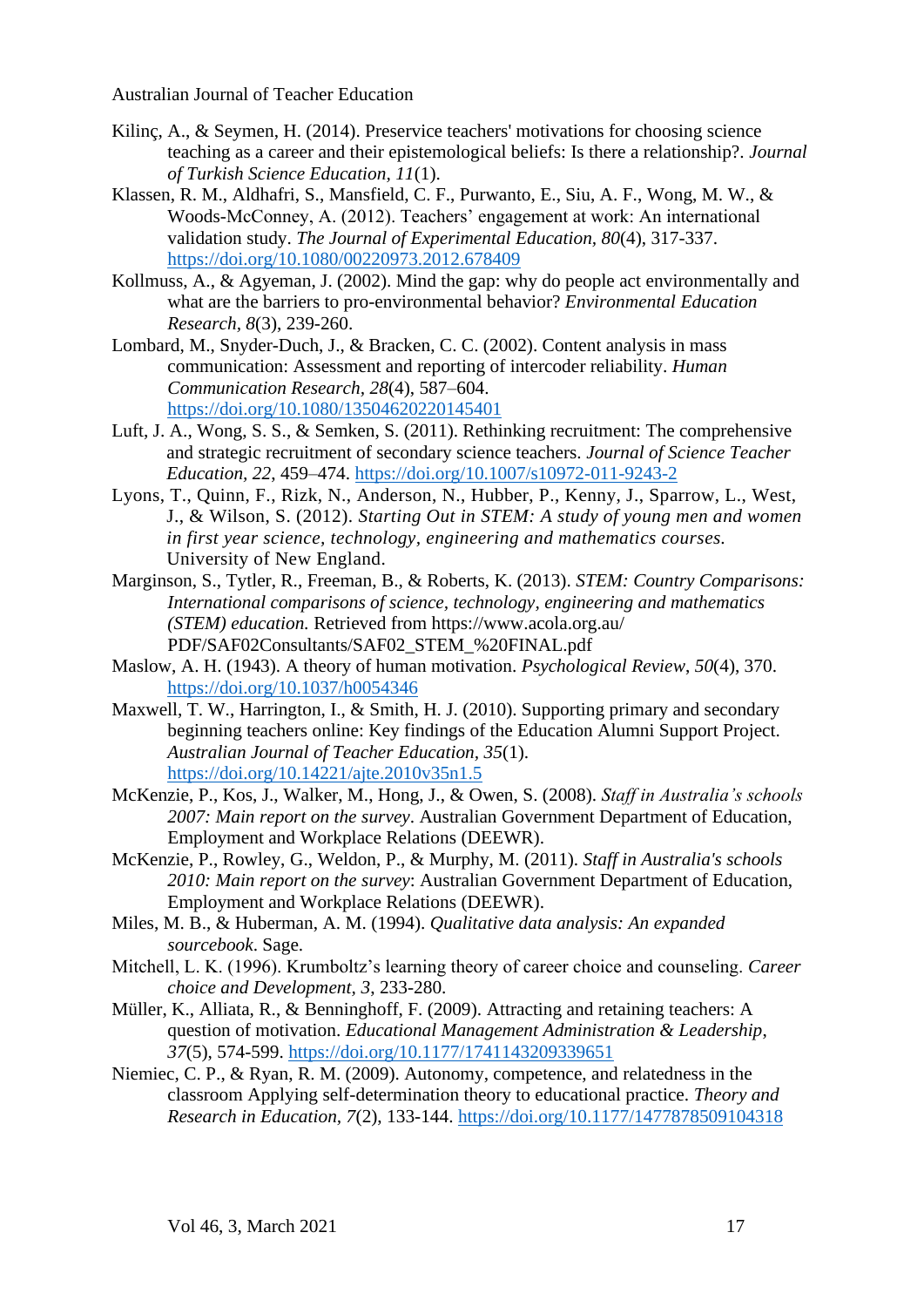- Office of the Chief Scientist. (2012). *Mathematics, Engineering and Science in the National Interest*. Retrieved from http://www.amsi.org.au/ images/stories/downloads/pdfs/general-outreach/NCMS\_Docs/ 35\_ChiefSci\_MathEngSci\_May12.pdf
- Office of the Queensland Chief Scientist (2016). *Health of Queensland Science and Innovation 2016.*
- Plunkett, M., & Dyson, M. (2011). Becoming a teacher and staying one: Examining the complex ecologies associated with educating and retaining new teachers in rural australia? *Australian Journal of Teacher Education, 36*(1). <https://doi.org/10.14221/ajte.2011v36n1.3>
- Queensland Audit Office. (2013) *Supply of specialist subject teachers in secondary schools: Report to Parliament: 2013-2014.*
- Queensland College of Teachers. (2015) *Investigating the factors that influence the choice of teaching as a first career.* QCT Report.
- Reeve, J. (2012). *A self-determination theory perspective on student engagement.* Springer. [https://doi.org/10.1007/978-1-4614-2018-7\\_7](https://doi.org/10.1007/978-1-4614-2018-7_7)
- Richardson, P.W., & Watt, H.M.G. (2006). Who chooses teaching and why? Profiling characteristics and motivations across three Australian universities. *Asia-Pacific Journal of Teacher Education, 34*(1), 27-56. <https://doi.org/10.1080/13598660500480290>
- Rots, I., Aelterman, A., Devos, G., & Vlerick, P. (2010). Teacher education and the choice to enter the teaching profession: A prospective study. *Teaching and Teacher Education*, *26*(8), 1619-1629. <https://doi.org/10.1016/j.tate.2010.06.013>
- Ryan, R. M., & Deci, E. L. (2000). Self-determination theory and the facilitation of intrinsic motivation, social development, and well-being. *American Psychologist, 55*(1), 68. <https://doi.org/10.1037/0003-066X.55.1.68>
- Scott, C., & Dinham, S. (2003). The development of scales to measure teacher and school executive occupational satisfaction. *Journal of Educational Administration, 41*(1), 74- 86. <https://doi.org/10.1108/09578230310457448>
- Sinclair, C. (2008). Initial and changing student etacher motivation and commitment to teaching. *Asia Pacific Journal of Teacher Education, 36*(2), 79- 104. <https://doi.org/10.1080/13598660801971658>
- So, W. W., & Watkins, D. A. (2005). From beginning teacher education to professional teaching: A study of the thinking of Hong Kong primary science teachers. *Teaching and teacher education*, *21*(5), 525-541. <https://doi.org/10.1016/j.tate.2005.03.003>
- Tartar, M. & Horenczyk, G. (2003). Dilemmas and strategies in the counselling of Jewish and Palestinian Arab children in Israeli schools. *British Journal of Guidance and Counselling, 31*(4) , 375-391. <https://doi.org/10.1080/03069880310001609268>
- Tomanek, D., & Cummings, K. E. (2000). The use of secondary science classroom teaching assistant experiences to recruit academically talented science majors into teaching. *Science Education*, *84*, 212–227. [https://doi.org/10.1002/\(SICI\)1098-](https://doi.org/10.1002/(SICI)1098-237X(200003)84:2%3C212::AID-SCE5%3E3.0.CO;2-P) [237X\(200003\)84:2<212::AID-SCE5>3.0.CO;2-P](https://doi.org/10.1002/(SICI)1098-237X(200003)84:2%3C212::AID-SCE5%3E3.0.CO;2-P)
- Veenman, S. (1984). Perceived problems of beginning teachers. *Review of Educational Research, 54*(2), 143-178.<https://doi.org/10.3102/00346543054002143>
- Vroom, V. H. (1964). *Work and motivation.*
- Watt, H.M.G., & Richardson, P.W. (2007). Motivational factors influencing teaching as a career choice: Development and validation of the FIT-Choice Scale. *Journal of Experimental Education, 75*(3), 167-202.<https://doi.org/10.3200/JEXE.75.3.167-202>